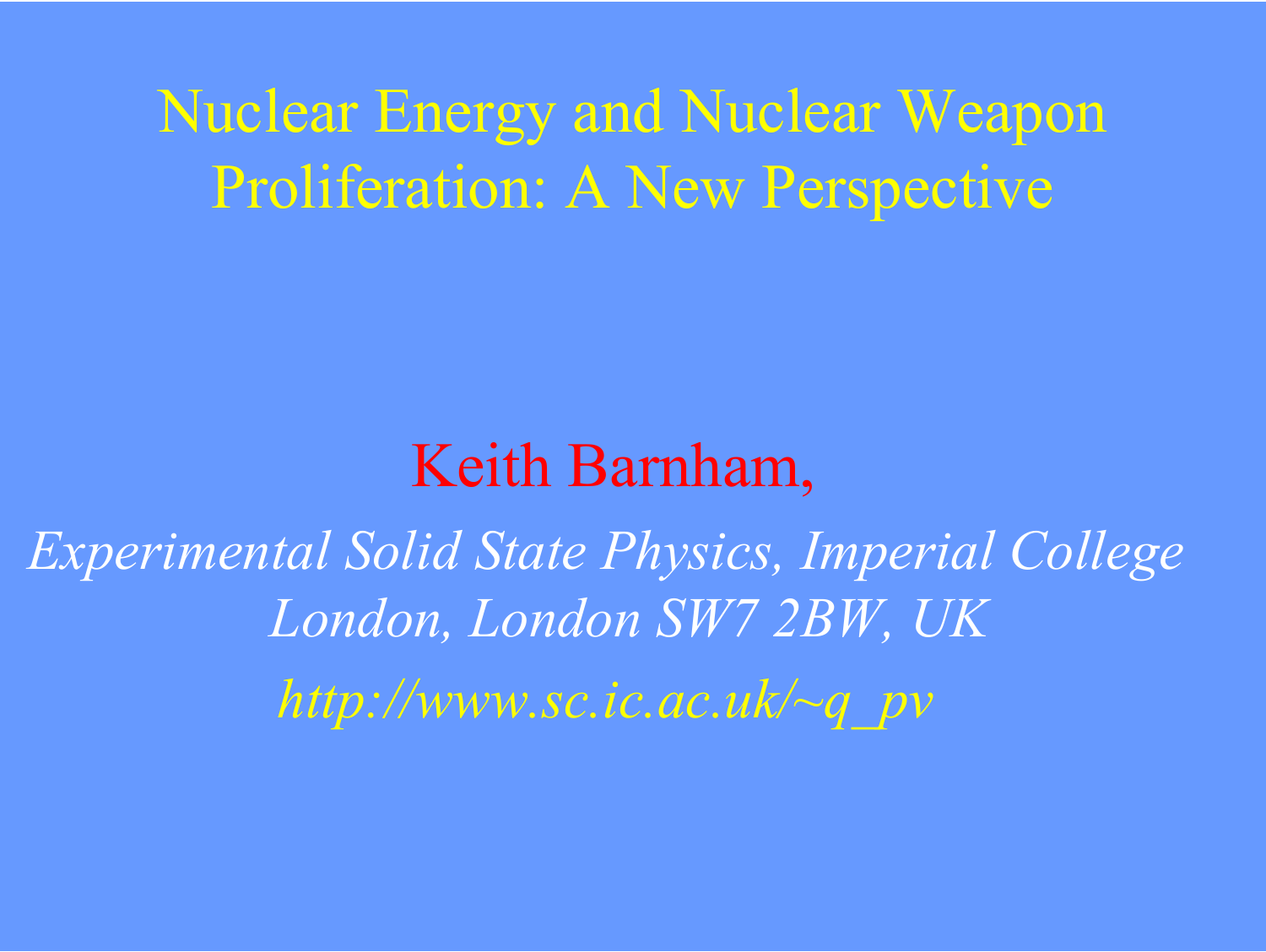

**O Joseph Rotblats' view of the civil/military** nuclear links in 1979

**OUK Nuclear power and the Energy Review 2006 OUK Civil/military nuclear links 1979 – 2006 O The NPT, Iran and North Korea 2006** 

● General discussion of the civil/military link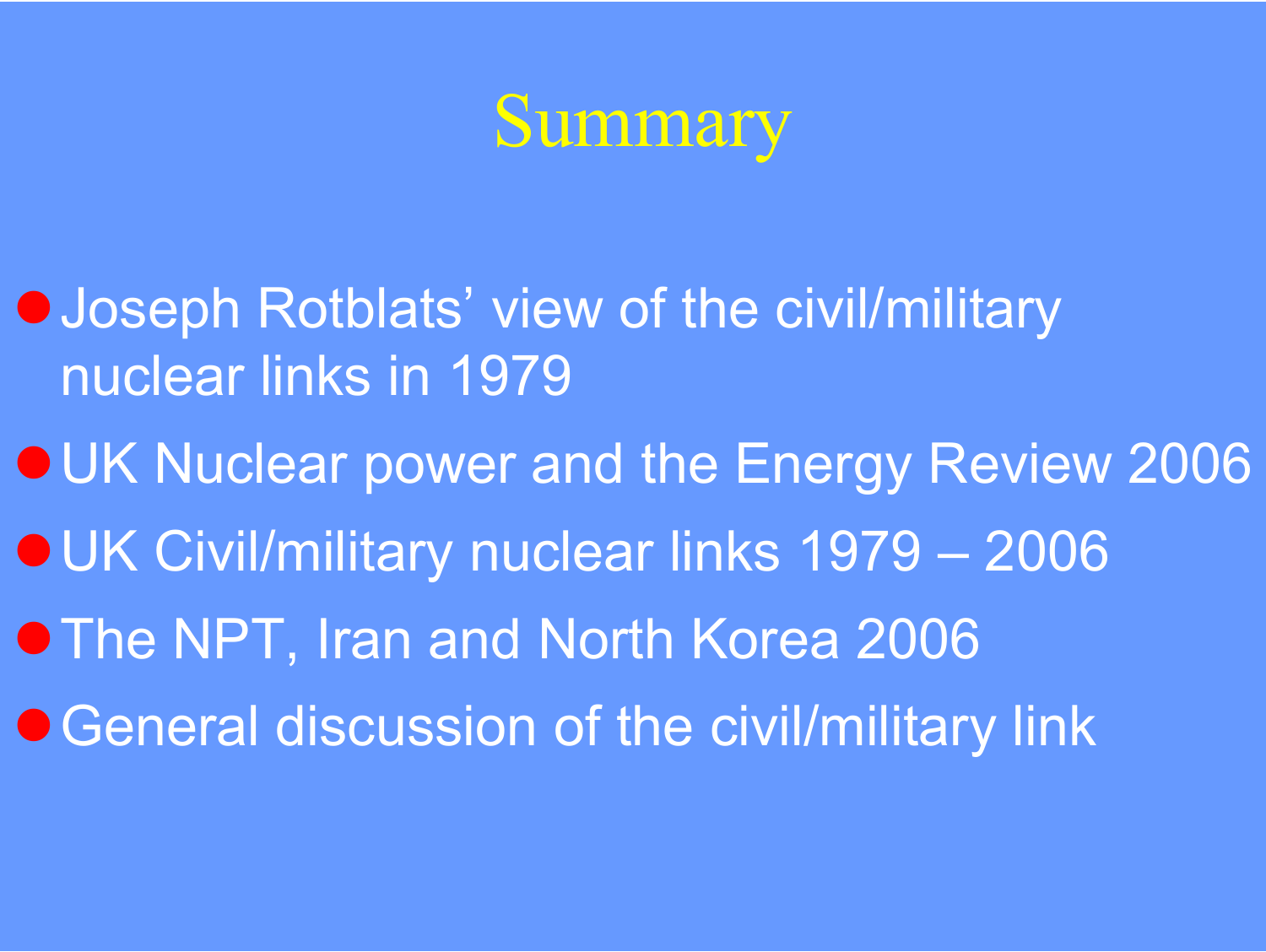## Nuclear Energy and Nuclear Weapon Proliferation – J.Rotblat 1979

- **"The peaceful and military aspects of nuclear energy are** intrinsically linked and it is impossible to separate them"
- Concern about the Non-Proliferation Treaty (NPT):-
	- ¾ the NW states were NOT pursuing "negotiations in good faith" to halt the nuclear arms race.
	- $\triangleright$  states party to the treaty can withdraw from it giving three months notice
- $\bullet$  IAEA concern that its promotional and safeguard activities were "contradictory" and the former pursued more vigorously
- $\bullet$  He proposed setting up a "World Energy Agency" to promote and research non-nuclear alternative energy utilization.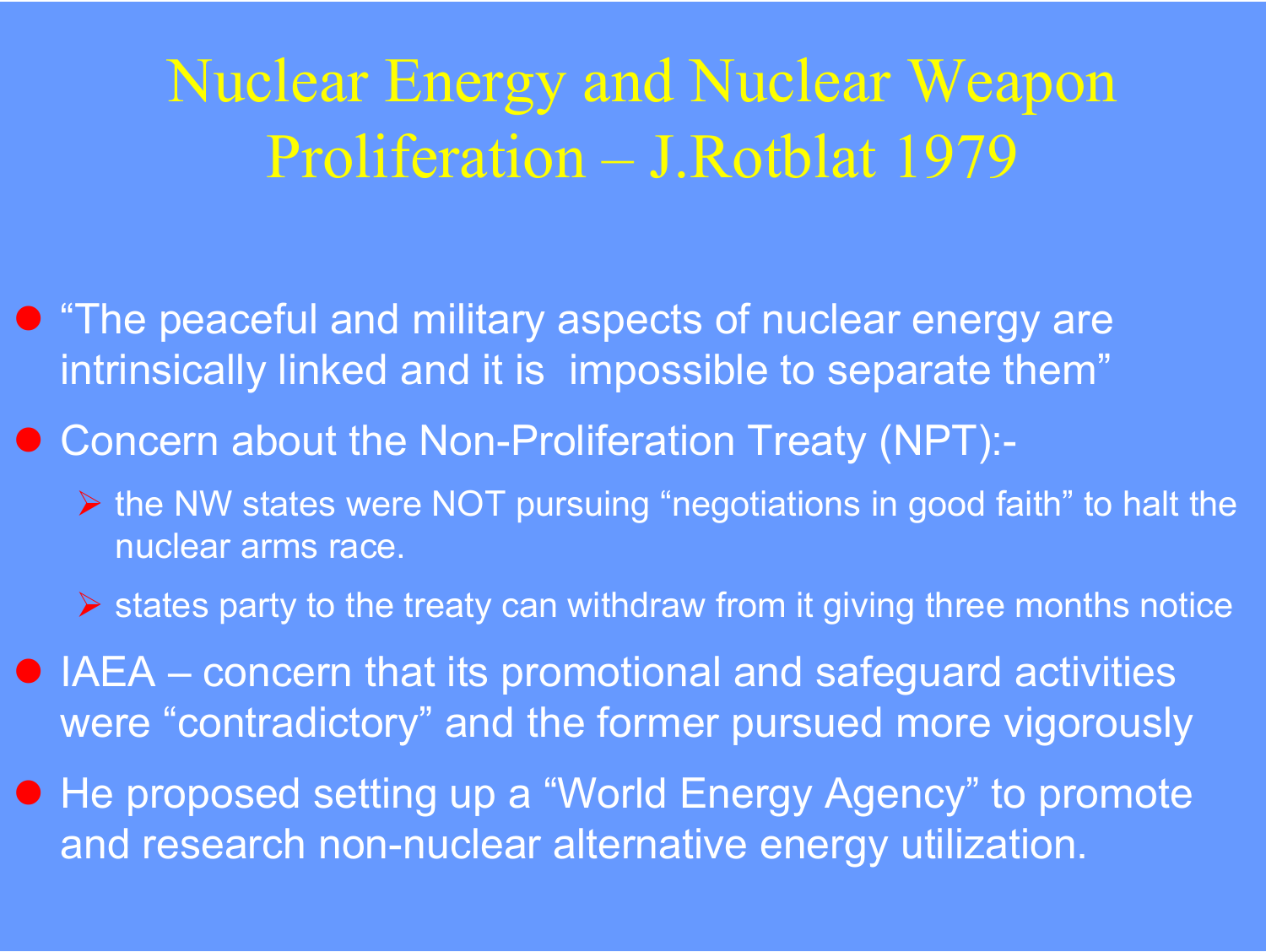# The World Changed in 2001

- **UK reactors and waste facilities** are potential terrorist targets.
- "No reactors have been designed specifically to withstand the impact of a large commercial aircraft " [1]
- At best protection was designed to withstand the impact of a light aircraft
- Release from Sellafield of < 1% of the Pu in a smoke plume could require evacuation of an area extending to Newcastle [2]



*1. Parliamentary Office of Science and Technology, Report 222, July 2004*

*2. Frank Barnaby, Evidence to the Commons Defence Committee, July 2002*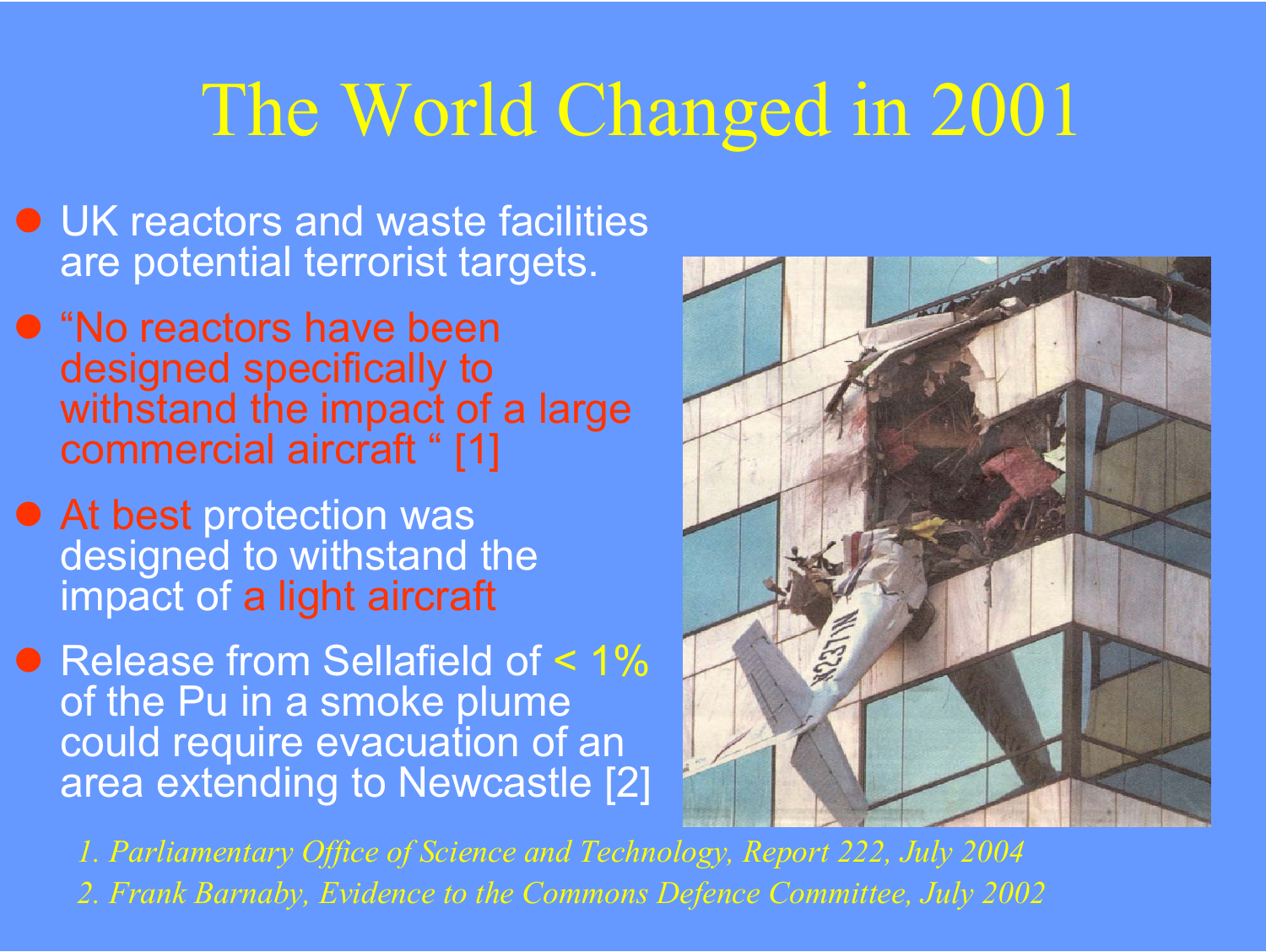## Nuclear Waste

● Waste clean-up £2B/yr £48B (2002) => £56B (2005) => £70B (2006) [1] = over  $\pmb{\mathfrak{g}}$ 30x per head per year for over 30 years Would any other industry with this record be given a second chance?

**• The waste must be kept out of the environment and** out of the hands of terrorists for  $\sim$  1M years

**• There is still no method of long term storage that is** scientifically and publicly acceptable

*1. J.Nisse, Independent on Sunday, 2-04-2006*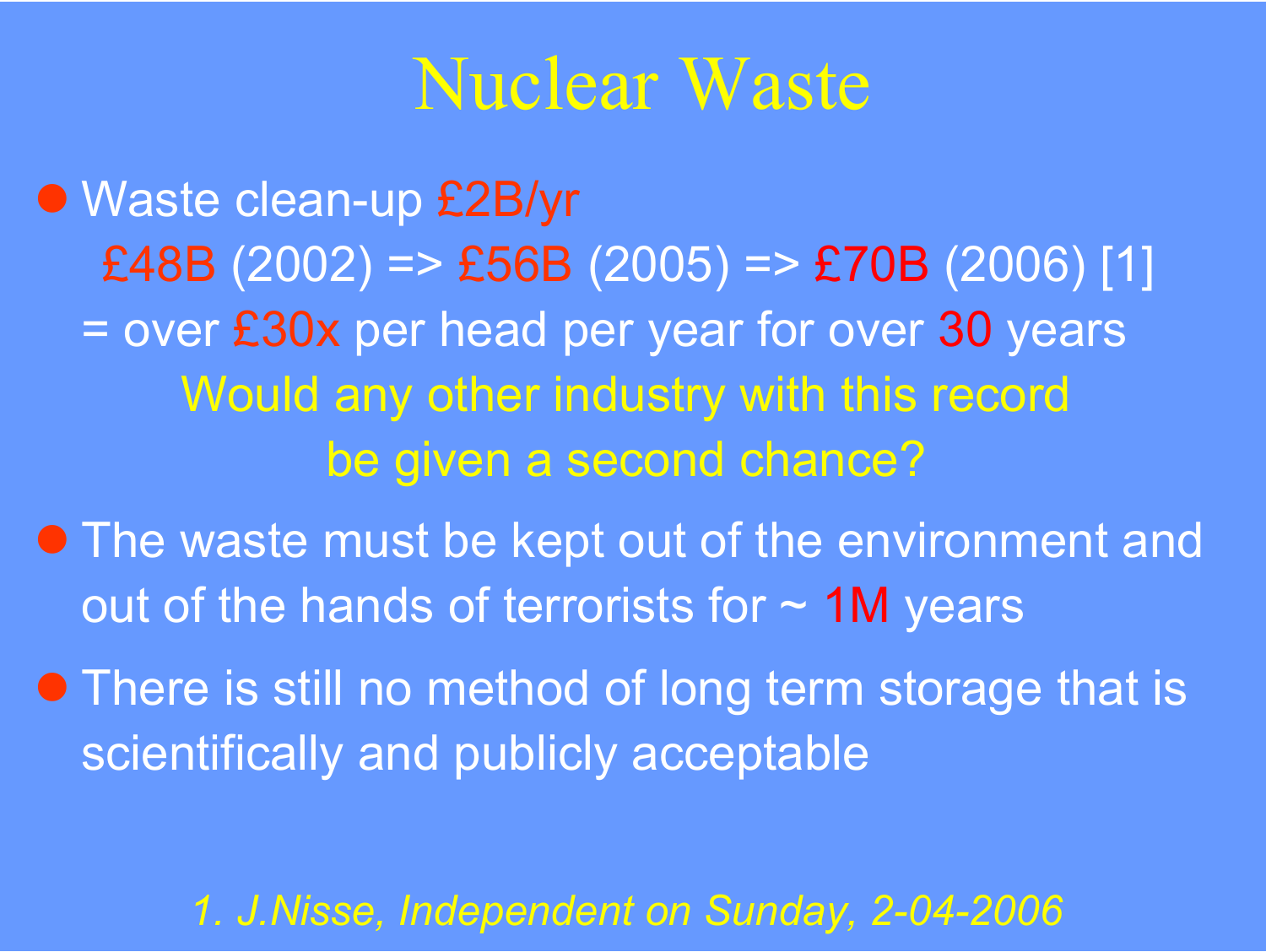## Nuclear Costs

- **Nuclear power cost estimates have always been** unrealistically optimistic since the days of "electricity too cheap to meter"
- Many pro-nuclear assessments of capital costs including decommissioning and waste  $\sim$  £1/W
- $\bullet$  But AGR decommissioning [1] ~ £2/W

.

• Waste clean-up  $£70B$  (2006) [1] => ~ £5/W

**• It is generally accepted the government will have to fund** the insurance, security, decommissioning and waste treatment and long term storage costs – but how much?

*1. J.Nisse, Independent on Sunday, 2-04-2006*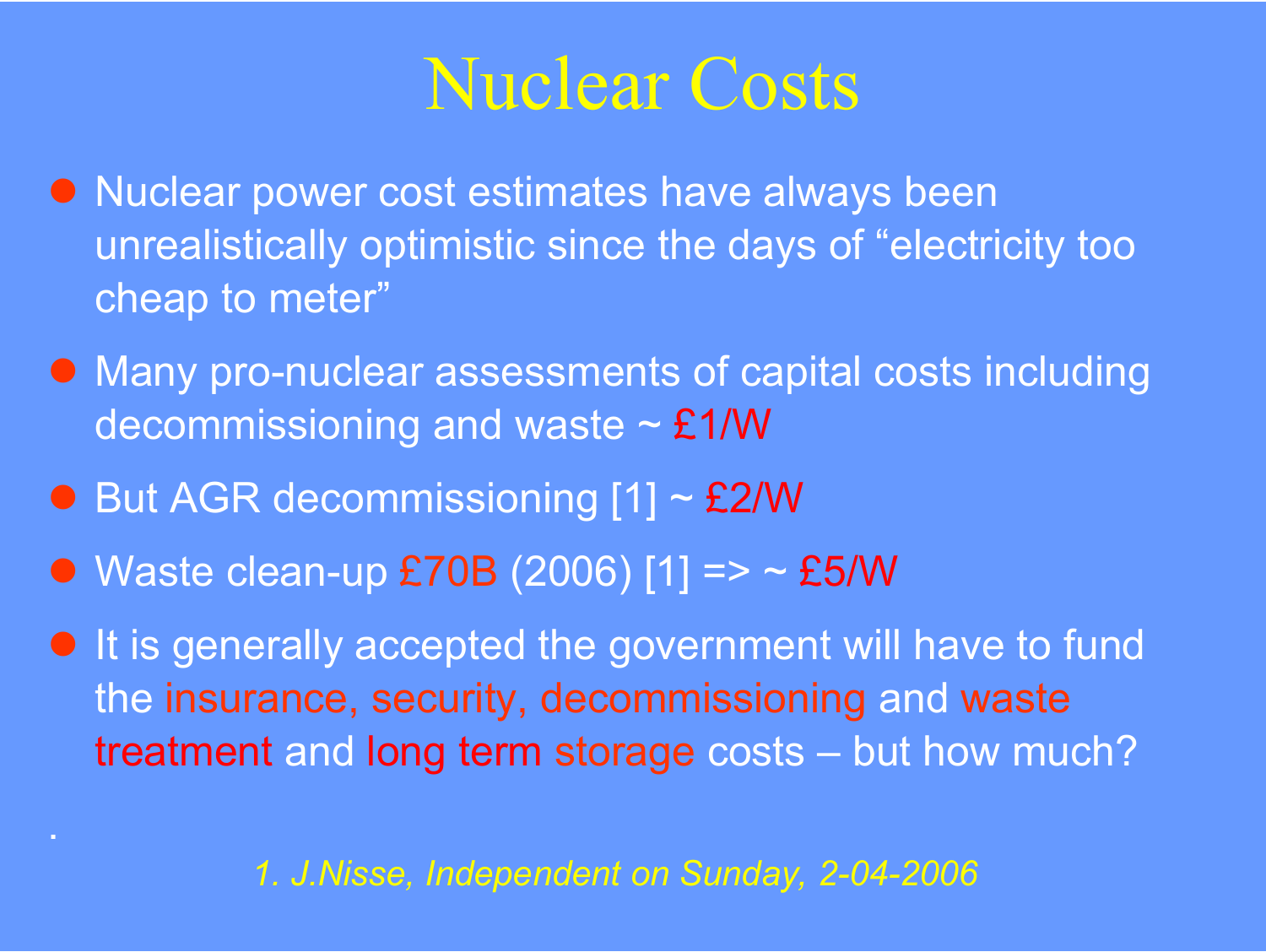## Nuclear is not a Carbon-Free Technology

• Electricity needed to mine ore, refine ore, enrich U, build reactor, store waste…..

• As lower concentration ores mined more electricity may be needed to extract the U<sup>expenditure</sup> than the reactor will produce



Figure 1. Schematic representation of the energy production and energy costs of nuclear power as a function of time.

#### Rotblat:

1 year PWR fuel ~ **28 te** U Enrichment plant ~ 181 te U Need to mine  $\sim$  10<sup>5</sup> te ore

#### J.W. Storm van Leeuwen and P. Smith, http://www.stormsmith.nl/ (Jan 2006).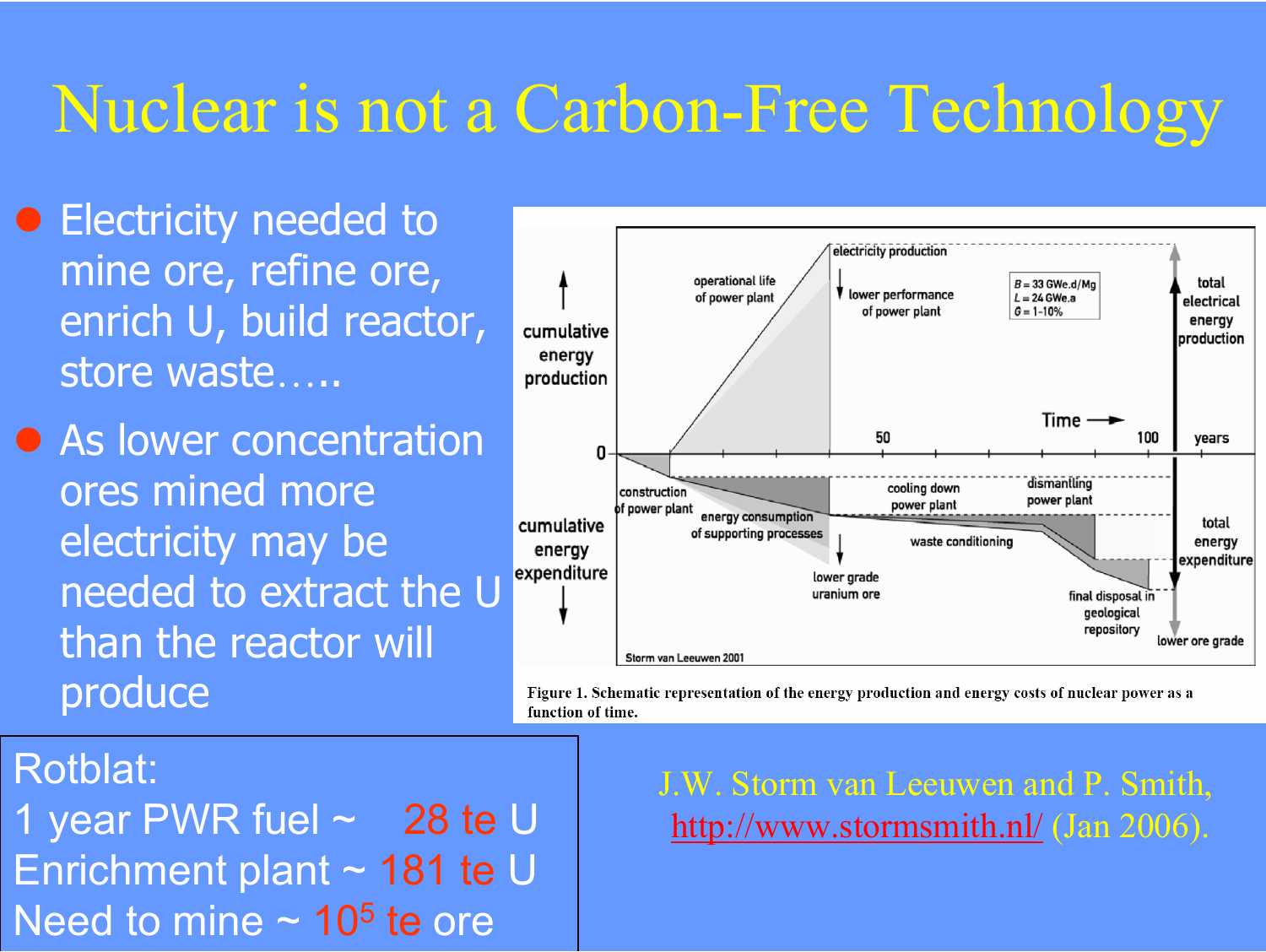# Cumulative Windpower Capacity Germany and UK

- Germany had more wind capacity than UK nuclear by 2002
- **If in the next 9 years the** UK follows the last 9 nine years of the German trend the UK will have more wind than our current nuclear by 2012

**Cumulative Installed Wind Capacity versus Year**

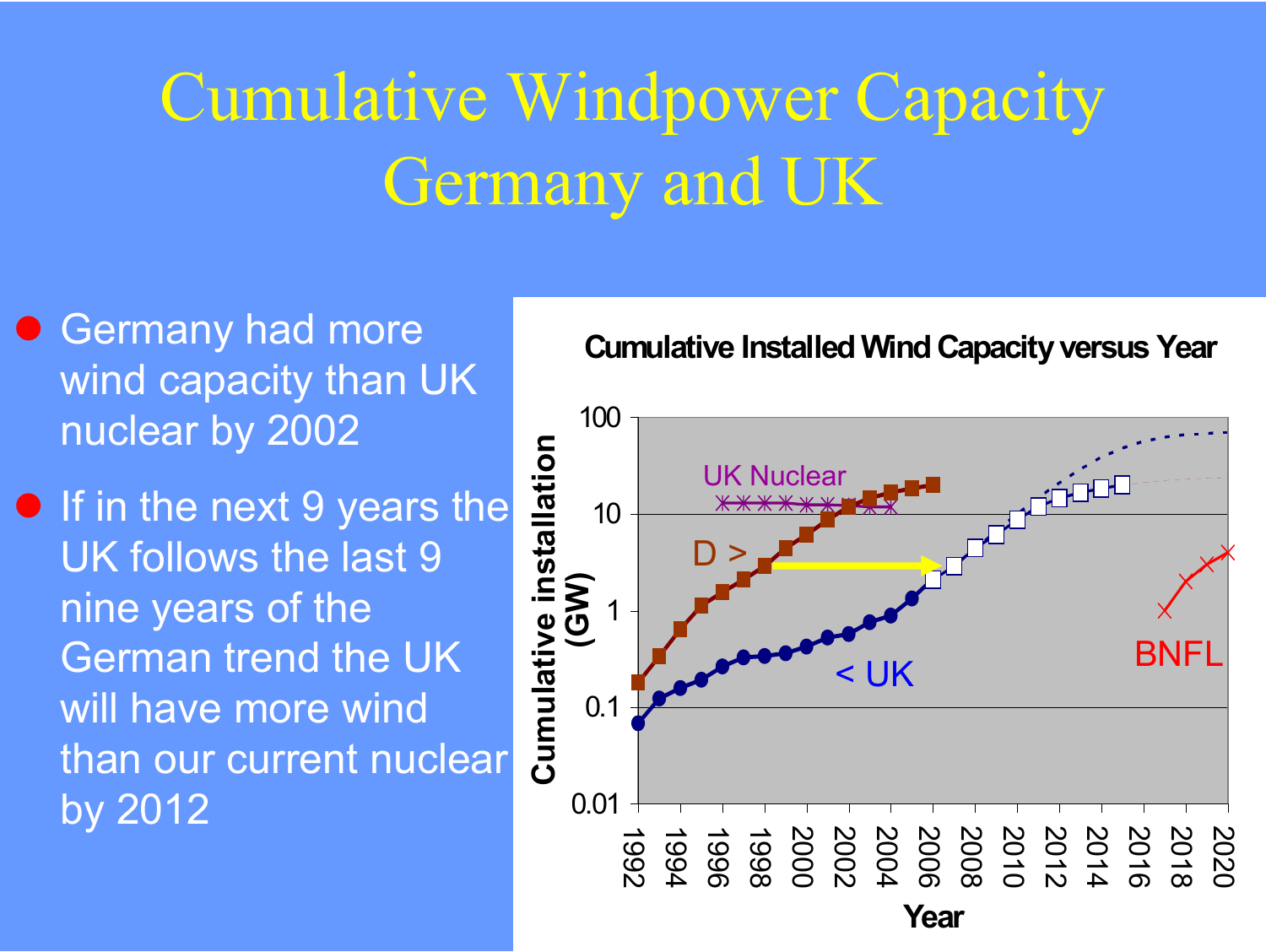# Cumulative Photovoltaic Capacity Germany and UK





If Germany continues trend of last 12 years => 12 GW by 2012 If UK follows German trend of last 4 years => 12 GW by 2020 *K.W.J.Barnham, M.Mazzer, B.Clive, Nature Materials, 5, 161 (2006)*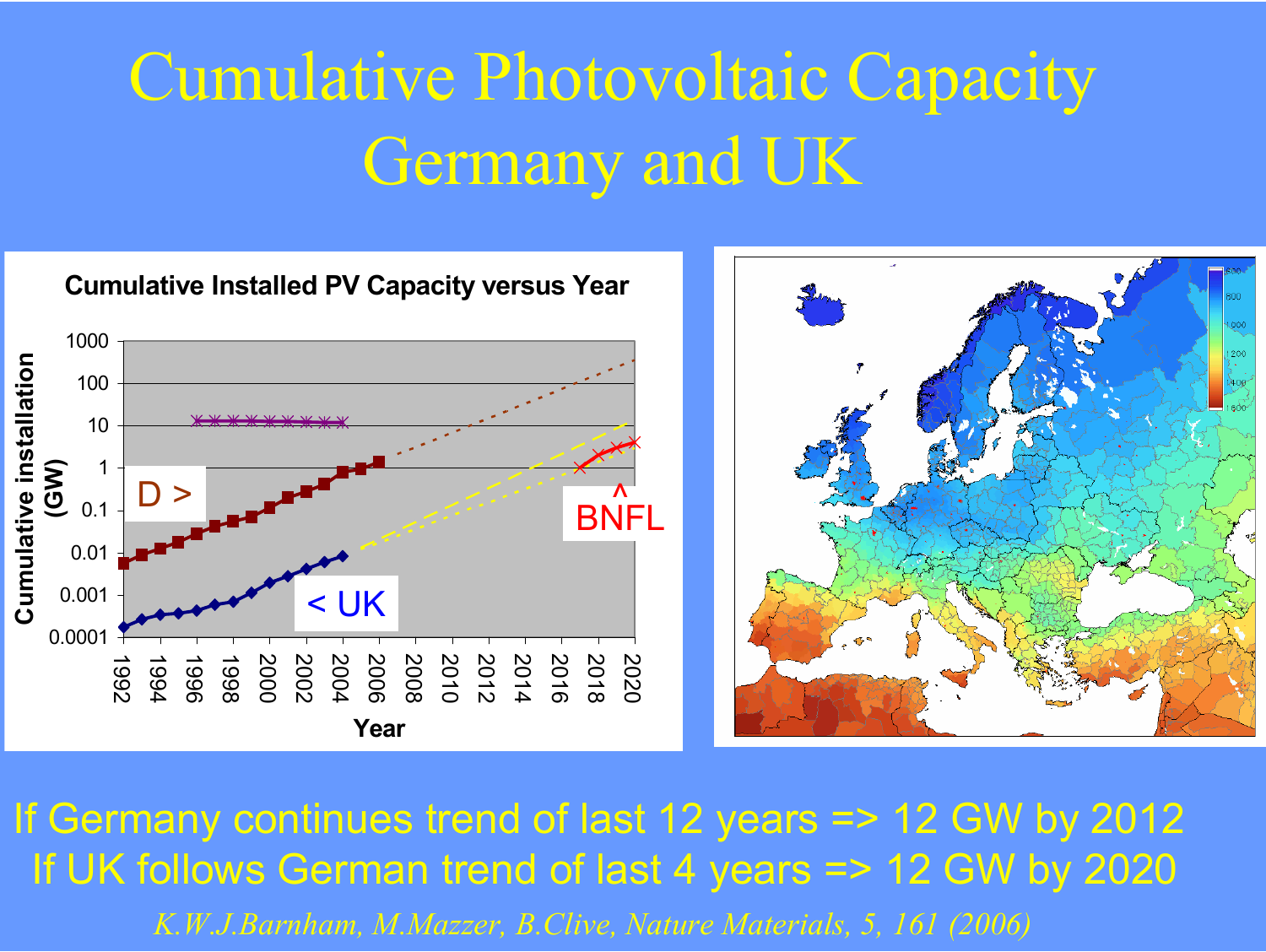## Smart Windows - Concentrators for Building Integration



 $\bullet$ (400 – 1000)x concentration

- **Transparent modules**
- $\bullet$   $\sim$  1 mm solar cells
- Cell efficiency ~ 30%
- novel 1.5 and 2-axis tracking
- $\bullet$  adds  $\sim$  20% to façade cost

#### Unique advantages:

**•No transmission of direct sunlight • Reduce a/c requirements** ●Max diffuse sunlight - for illuminatio  $\bullet$  (2 – 3) x power from Silicon BIPV **• Provide electricity at peak times** ●Cell cooling provides hot water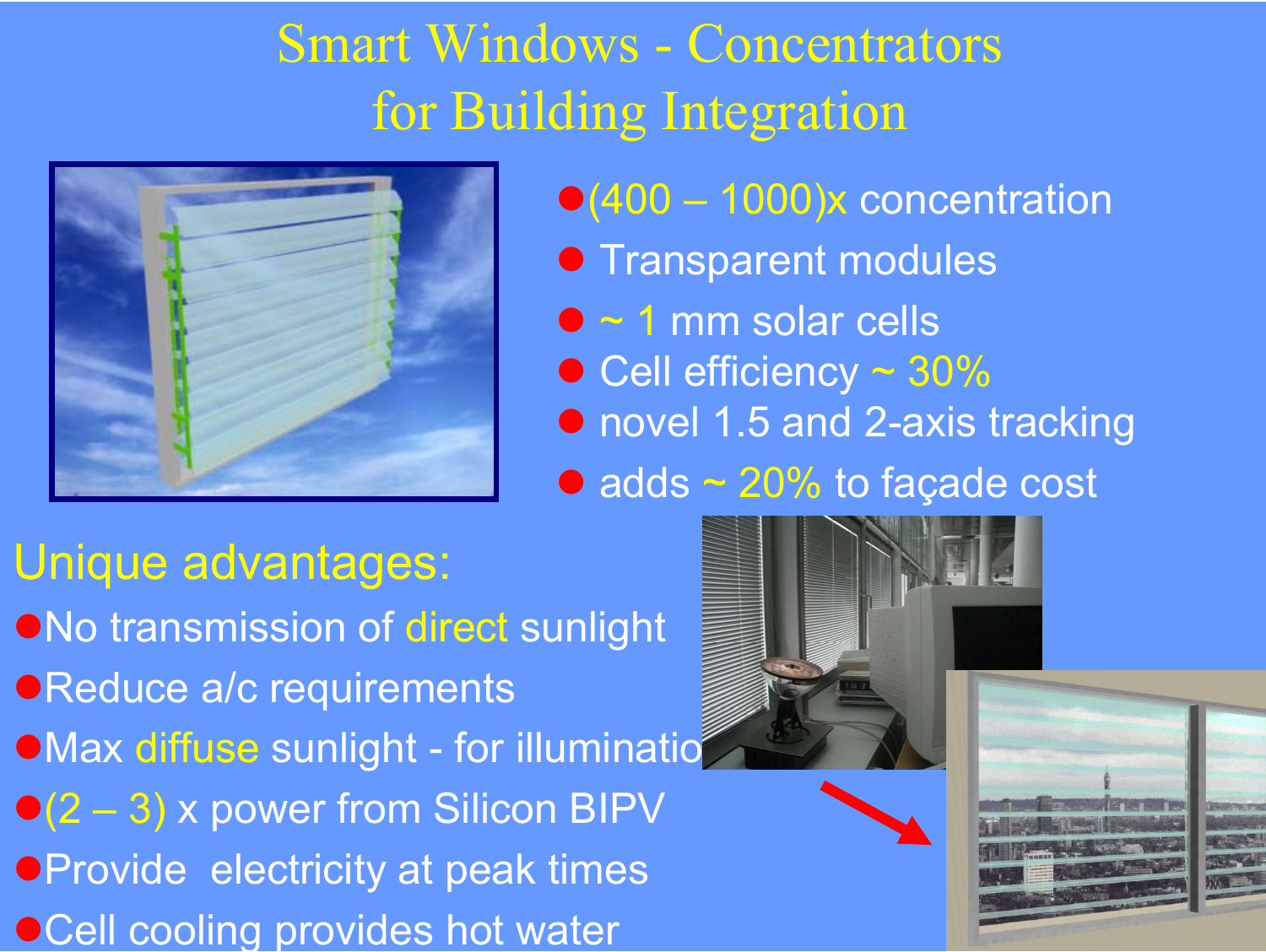# Civil Nuclear Summary 2006

- $\bullet$  Nuclear facilities are potential terrorist targets
- Waste problem has yet to be solved
- Secure waste storage will require massive government support for decades
- $\bullet$  The CO<sub>2</sub> emissions may not be small after all
- Renewables are delivering more quickly and they are more popular
	- So why has the PM decided we must have nuclear?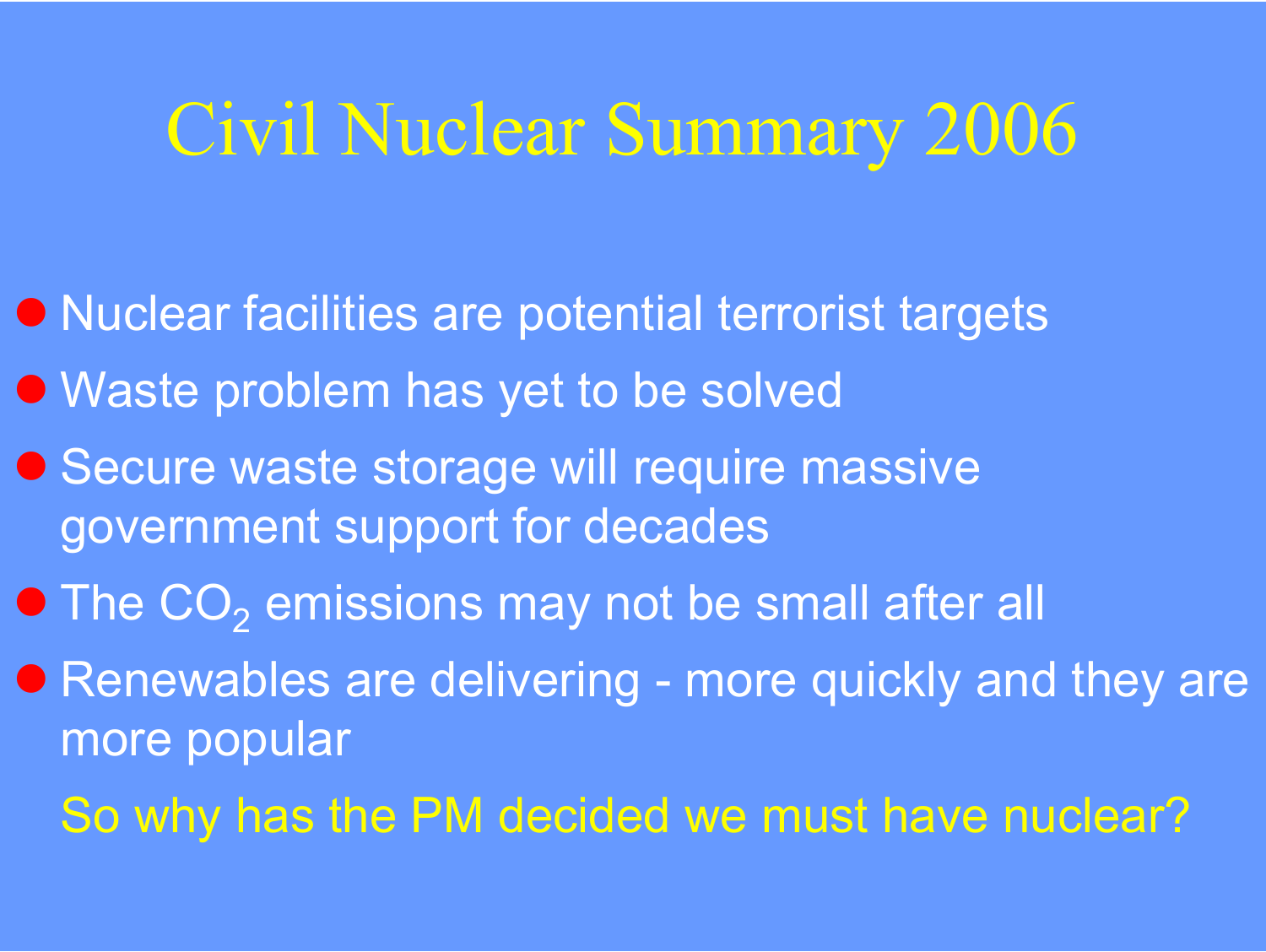## UK Civil/Military Nuclear Links 1979 - 1986

- $\bullet$ 1960s Civil Magnox reactors designed to produce Pu for weapons
- $\bullet$ ● 1981 Details of 1958 Mutual Defense Agreements (MDA) US/UK made public. UK civil plutonium exchanged for military HEU and tritium  $\sim$  1970  $\,$
- 1983 "No Pu produced in any of the CEGB's nuclear power stations has ever been used for military purposes<sup>1</sup>..."
- $\bullet$ 1984 Sizewell Inquiry – UK civil and military Pu still being "co-processed"
- 1985 Barnham, Hart, Nelson and Stevens (BHNS) publish only public estimates for Pu production in UK civil Magnox reactors $^{\mathsf{2}}$
- $\bullet$ • 1986 "No Pu produced in civil reactors, in this country has been transferred to defence use…..during the period of this administration $^{2^m}$

- *1. Hansard, 4-2-83, Col. 206*
- *2. Barnham, Hart, Nelson and Stevens, Nature, 317, 213, (1985)*
- *3. Hansard, 15-4-86, Col. 330*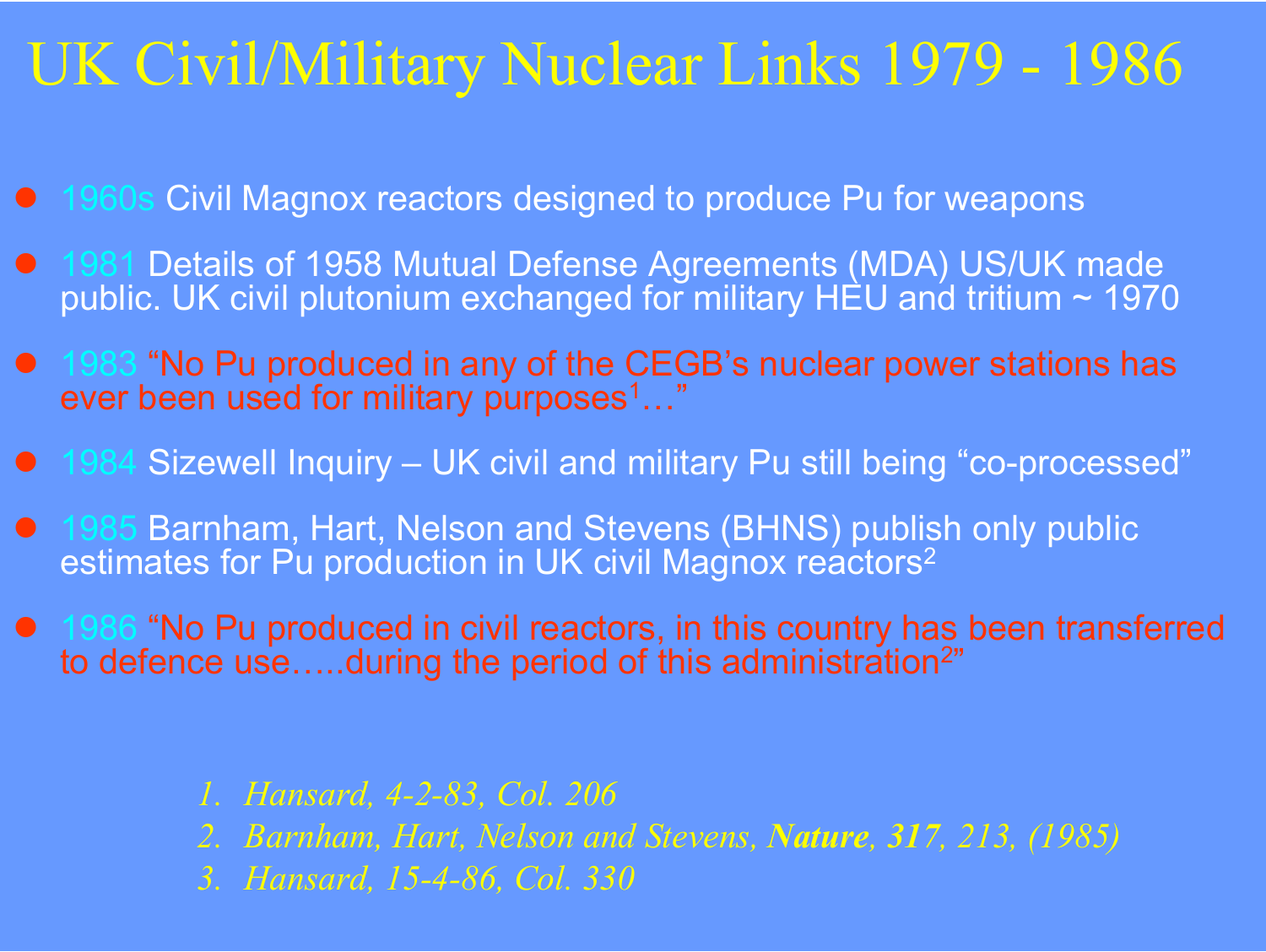## UK Civil/Military Nuclear Links 1988 Comparisons after model published (I)

Pu in spent fuel and in core 1983 -1987 Total all civil Magnox reactors

*K.W.J.Barnham, D.Hart, J.Nelson, R.A.Stevens, Nature 333, 709, (1988)*

|                                                                                    | <b>BHNS</b><br>te | Parliamentary<br>Answers<br>kg<br>(to nearest 0.5) | Percentage<br><b>Difference</b><br>$\frac{0}{0}$ |
|------------------------------------------------------------------------------------|-------------------|----------------------------------------------------|--------------------------------------------------|
|                                                                                    |                   | te)                                                |                                                  |
| Discharged<br>1 <sup>st</sup> April 1983<br>$-31^{5t}$ March<br>86                 | 7.37              | 7.5                                                | $-1.7$                                           |
| In core $31st$<br>March 86                                                         | 9.71              | 9.5                                                | $+2.2$                                           |
| <b>Discharged</b><br>1 <sup>st</sup> April 1983<br>$-31$ <sup>st</sup> March<br>87 | 9.68              | 9.5                                                | $+1.9$                                           |
| In core $31st$<br>March 87                                                         | 10.09             | 10.0                                               | +0.9                                             |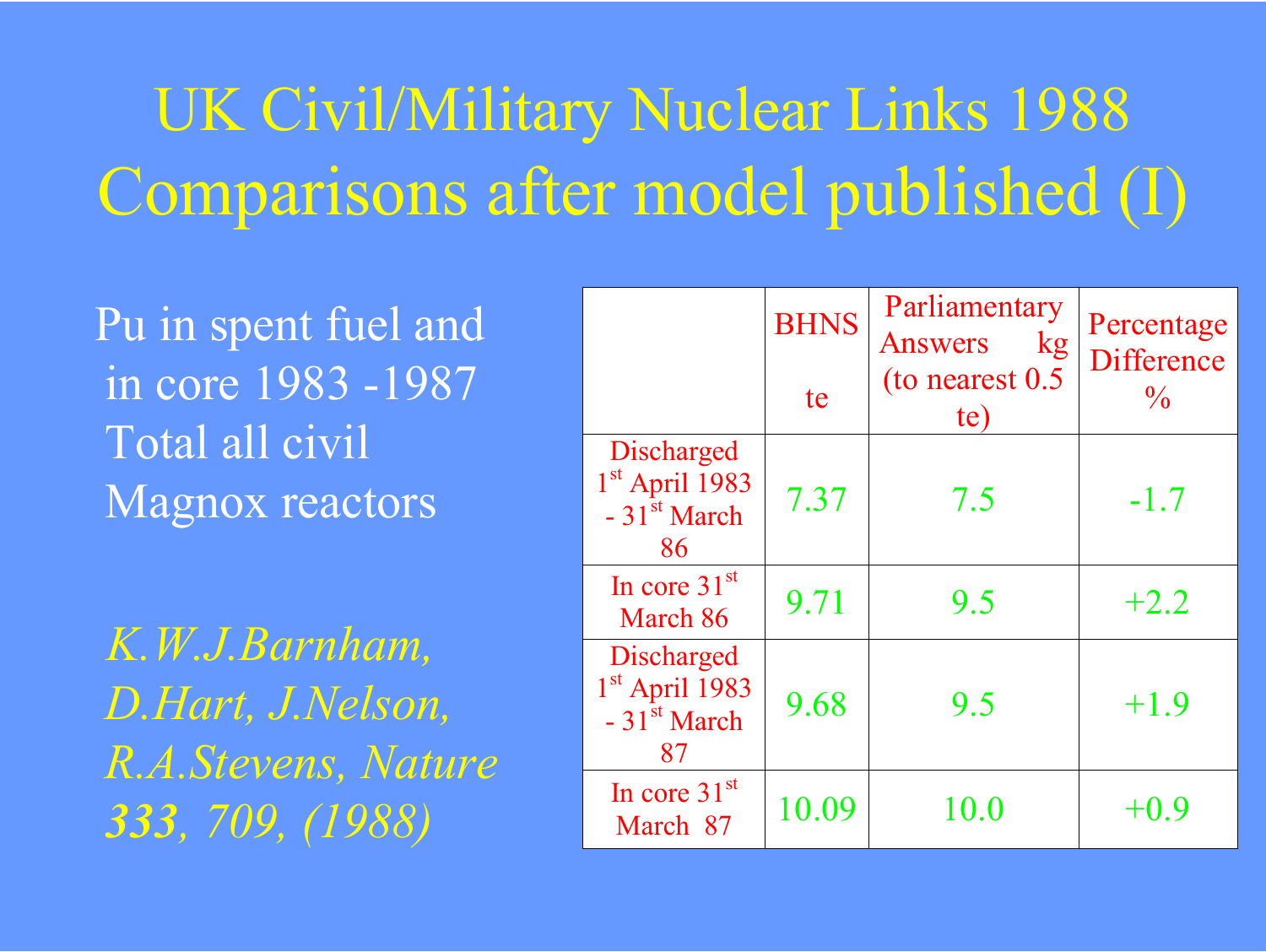# UK Civil/Military Nuclear Links 1988 Comparisons after model published (II)

| <b>• Pu in spent fuel discharged in</b><br>year 1986 -1987 for civil |                                  | <b>BHNS</b><br>kg       | Parliamentary<br><b>Answers</b><br>kg |
|----------------------------------------------------------------------|----------------------------------|-------------------------|---------------------------------------|
|                                                                      |                                  | (to nearest)<br>$5$ kg) | (to nearest 50)<br>$\mathbf{kg}$      |
| Magnox reactors <sup>1</sup>                                         |                                  | 160                     | 150                                   |
| · Sizewell Inquiry recommended                                       | <b>Berkeley</b>                  | 100                     | 100                                   |
| Pu figures published                                                 | <b>Hinkley PtA</b>               | 350                     | 350                                   |
| - rounding 50 kg.                                                    | Trawsfynydd                      | 245                     | 250                                   |
| <b>• After Hinkley Pt Inquiry</b>                                    | <b>Dungeness</b><br>$\mathbf{A}$ | 195                     | 200                                   |
| - rounding 5 kg                                                      | <b>Sizewell A</b>                | 200                     | 200                                   |
| Publication stopped in 1998 <sup>2</sup>                             | Oldbury                          | 285                     | 250                                   |
| 1. Barnham, Hart, Nelson, Stevens, Nature 333, 709, (1988)           | Wylfa                            | 170                     | 150                                   |
| 2. Barnham, Nelson, Stevens, Nature 395, 793, (1998)                 | Hunterston<br>$\bf{A}$           | 220                     | 200                                   |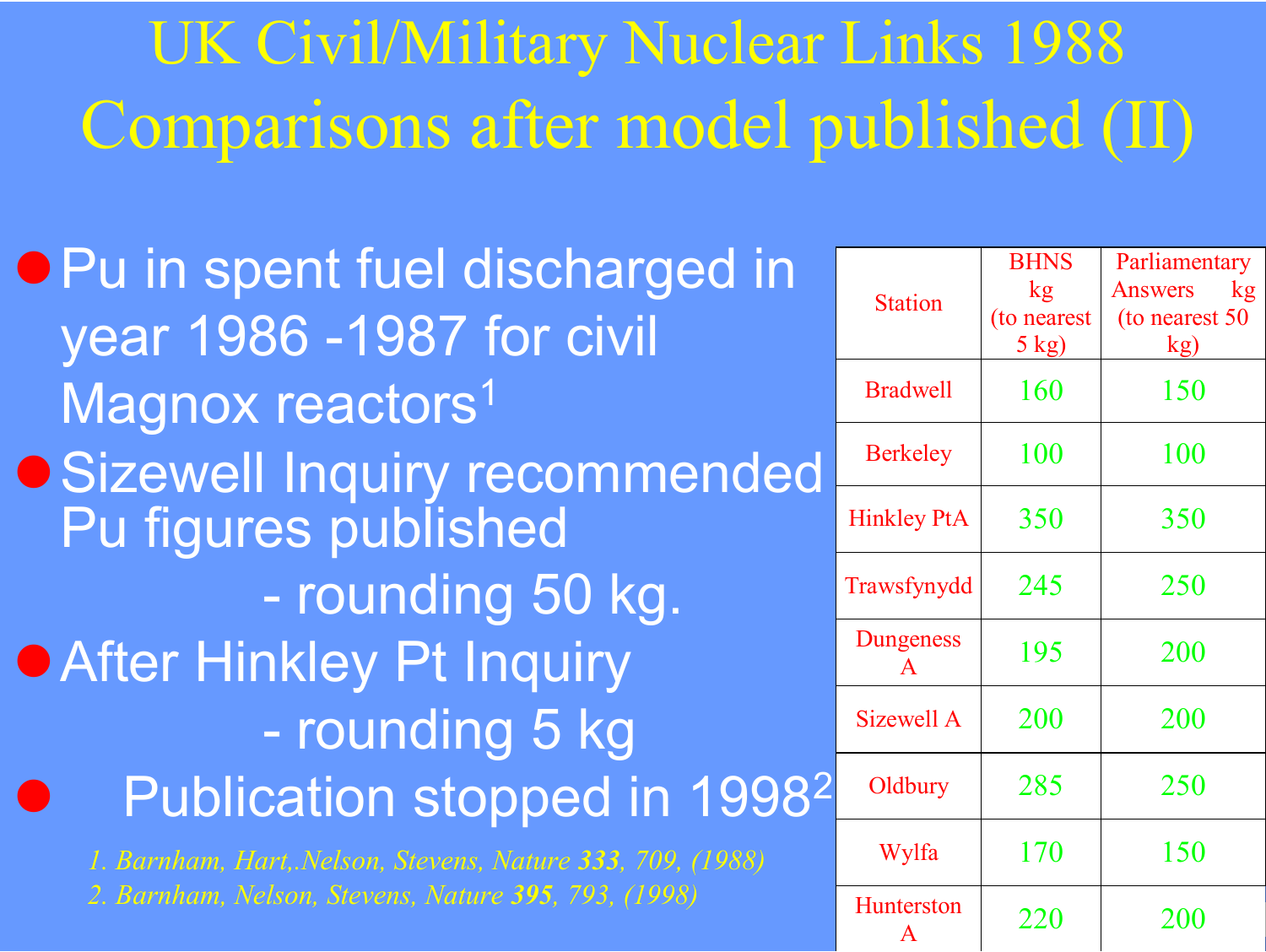## UK Civil/Military Nuclear Links 1988 -1996 Pu Export to US under MDA

- Only a subtotal of the civil Pu appears in official figures as the balance was sent to the US under the Mutual Defense Agreement
- $\bullet$  1985 BHNS estimate balance =  $(6.3 + -0.8)$  te
- 1986 RAWMAC<sup>1</sup> Pu in solid waste 1.75 te
- **1992 Barnham**  $^2$  revised balance =  $(5.4 +\hbox{--} 0.8)$  te
- $\bullet$  1996 US Dept of Energy<sup>3</sup> MDA = 5.4 te
- *1) RAWMAC 7th Annual Report (London, HMSO, 1986)*
- *2) Keith Barnham, "Plutonium and Security", ed. F.Barnaby, Macmillan, 1992*
- *3) Plutonium: The First 50 Years (US Dept. of Energy, Feb. 1996)*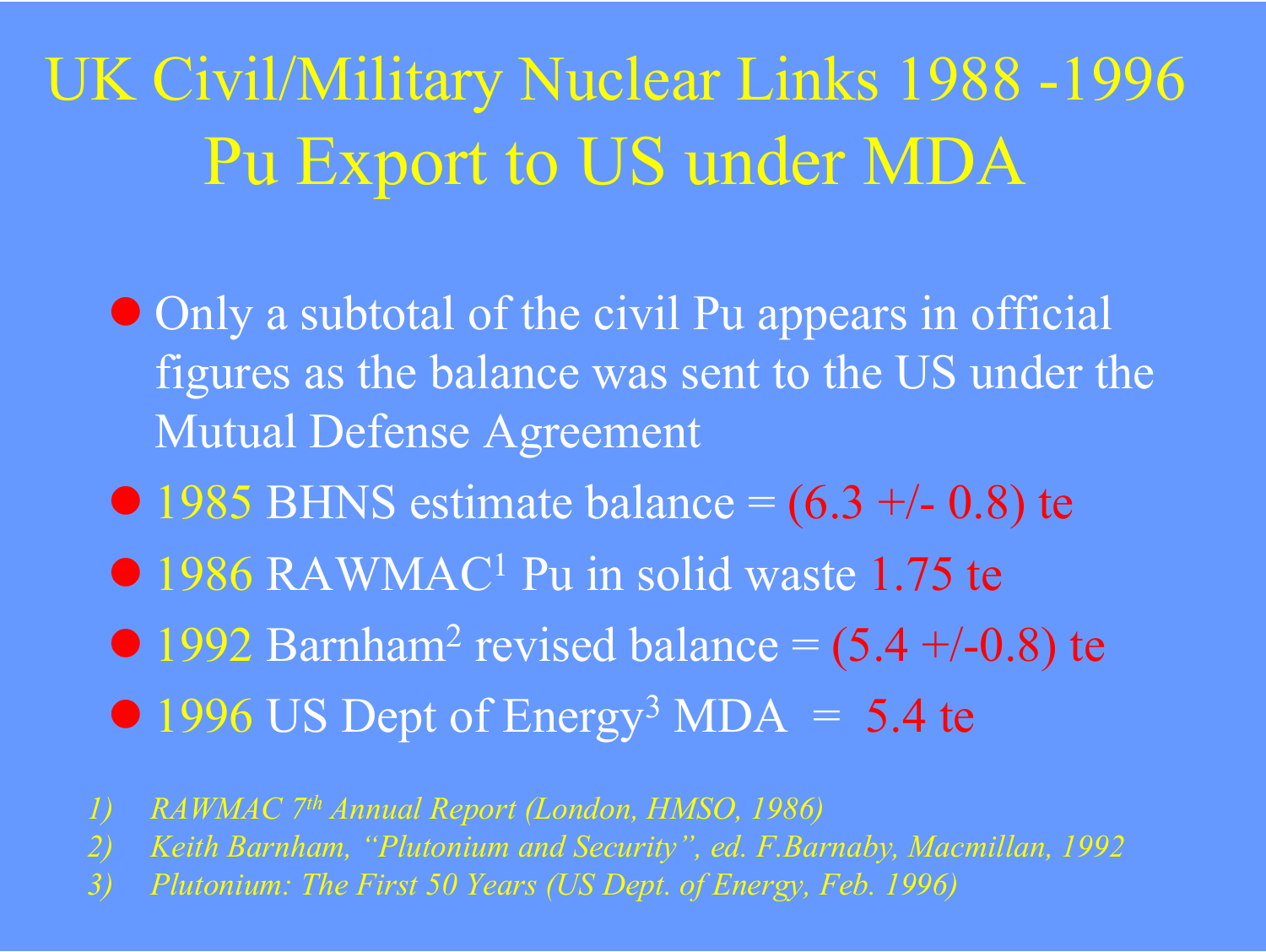## Testing Pu from Military Reactors

- Calder Hall and Chapel Cross refuel off-load.
- z Spent fuel discharges and refuelling regime have not been published. Hence do not have all data required for modelling Data 1) – Pu versus burn-up published for Calder Hall Data 2) - military cycle finished end 1965? Total thermal energy.
	- Data 3) assume reactor fully re-loaded when 7% Pu 240
- $\bullet$  1987 (BHNS unpub.) Calculate weapons grade Pu = 3.3 te **2000 MoD** Weapons grade total "available" =  $3.2$  te

(Windscale<sup>1</sup> 0.4 te = Tests<sup>2</sup> + U.S.<sup>3</sup> + reprocessing loss<sup>,4,5</sup> = 0.4 te)

- *1) D.Albright et al. "World Inventory of Pu…" SIPRI, (1992)*
- *2) MoD, "Plutonium and Aldermaston: an historical account" (2000)*
- *3) US Dept of Energy "DOE FACTS", (1996)*
- *4) MoD "Historical Accounting and Plutonium",(2000)*
- *5) Keith Barnham, "Plutonium and Security", ed. F.Barnaby, Macmillan, 1992*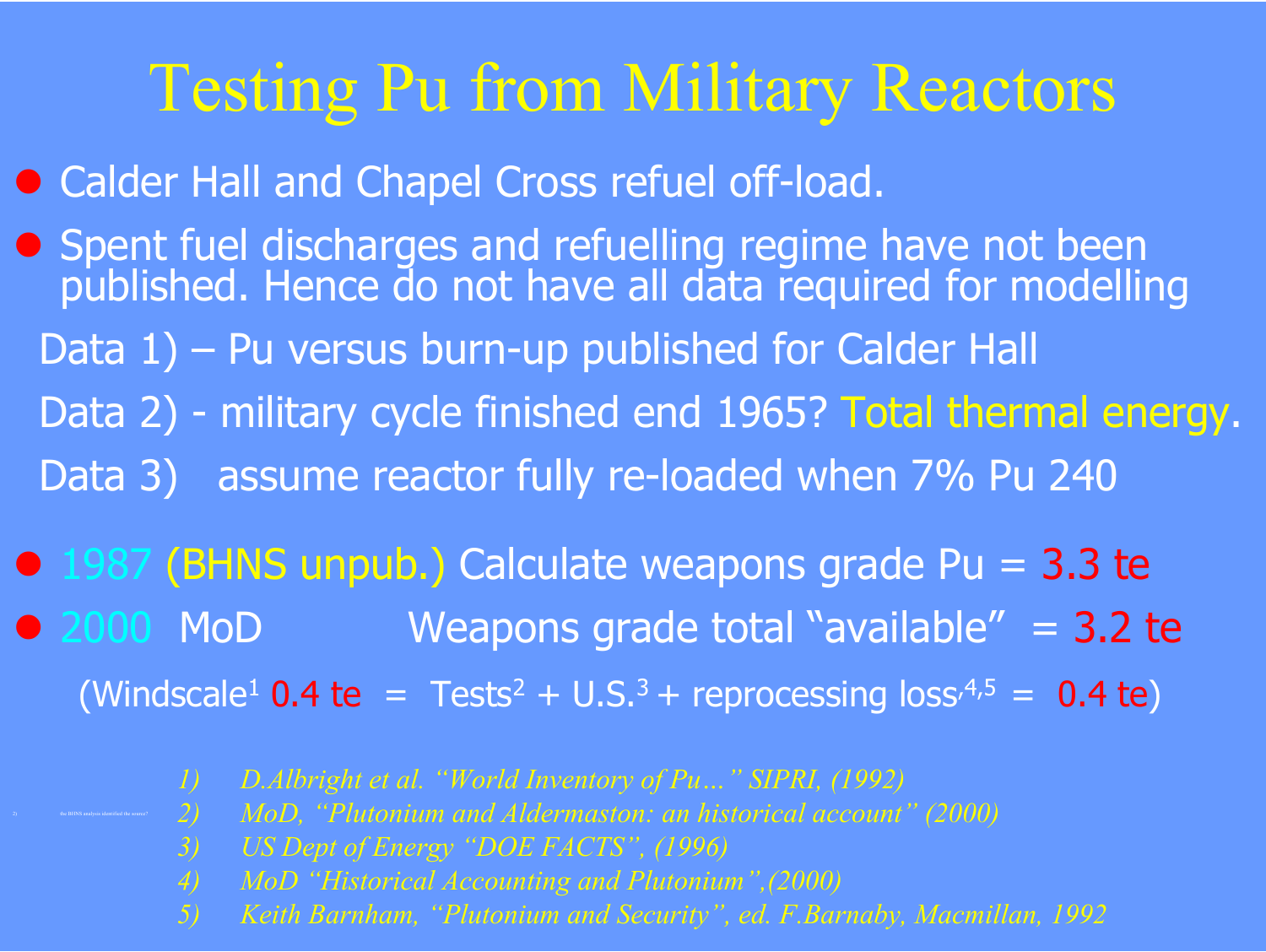## UK Civil/Military Nuclear Links 1996 -2000

- $\bullet$  1985 BHNS civil weapons grade Pu (0.36  $\pm$  0.11) te. None in civil stockpile [1]
- 2000 MOD "figures show that the weapon cycle stockpile is in fact some 0.3 te larger than the amount of plutonium the records indicate as available<sup>5</sup>" [2]
- 2000 MoD "From Unidentified Sites, 0.37 te" [3]

=> 11% of Pu in UK warheads came from civil reactors

- *1. Hansard 27-7-83, col 439*
- *2. MoD www.fas.org/news/uk000414-uk3.htm (2000)*
- *3. Barnham, Nelson and Stevens, Nature, 407, 833, (2000)*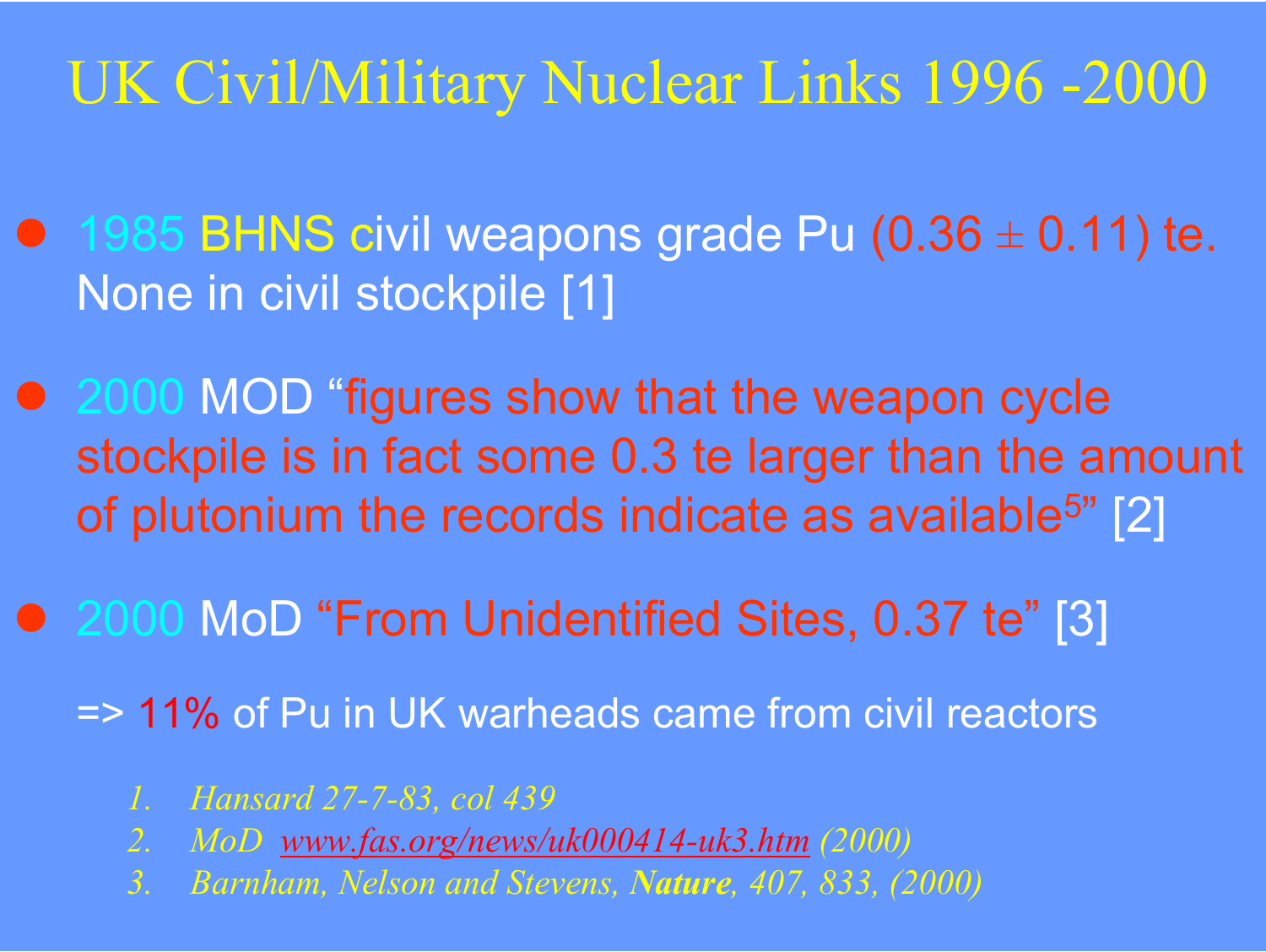## UK Civil/Military Nuclear Links 2000 -2005

● 2000 In the 1980's 1000s of tonnes of depleted U were removed from the safeguarded civil programme for munitions and armour used in both Gulf wars and for tritium production for nuclear warheads [1]

● 2004 MDA renewed – details secret

● 2005 MoD announces spends £79M/year on "nuclear related research" [2]

*1 "Withdrawals from Safeguards….." Dep. 00/1261 (July 2000), HoC Library 2 Hansard Vol. 440, Part 84, Column 2041W (14 December 2005); <http://www.publications.parliament.uk/>*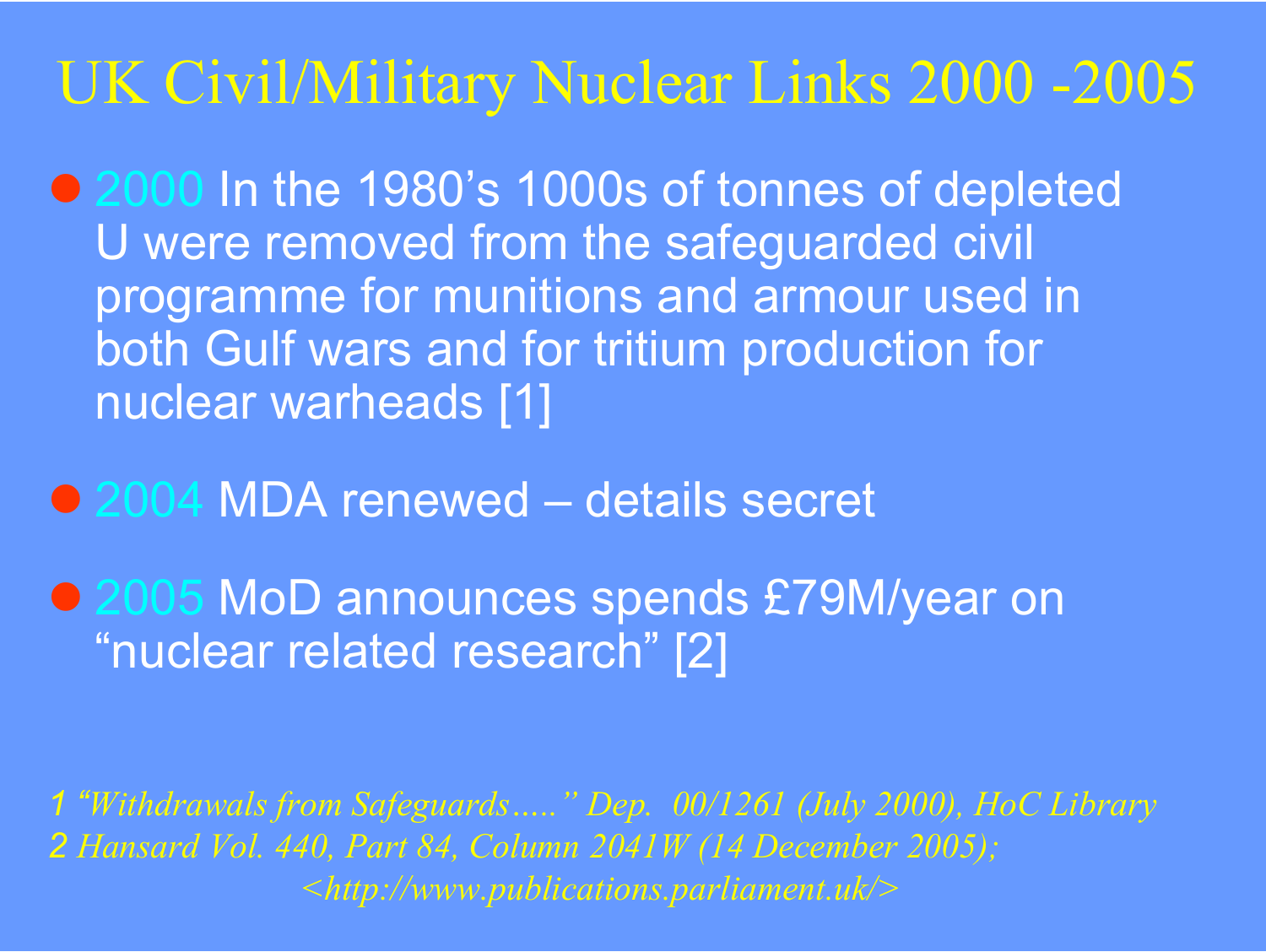# Problems with the NPT 2006

- Each NWS agrees "not to transfer to *any recipient whatsoever* nuclear weapons....or control over such weapons….directly or indirectly...."
- **•** Trident is not *independent* cannot be fired without US say so [1]
- **The UK/US MDAs governing Polaris, Trident and Trident** replacement are violations of the NPT?
- **The UK and US supply of nuclear material and know-how to Israel** are violations of the NPT? [2]
- $\bullet$  UK has mixed its civil/military Pu activities
- $\bullet$  UK and has withdrawn significant amounts of material from safeguards for use in nuclear (and non-nuclear) weapons
	- *1. Dan Plesch, New Statesman, 27-3-2006*
	- *2. Richard Norton-Taylor, Guardian, 10-3-2006*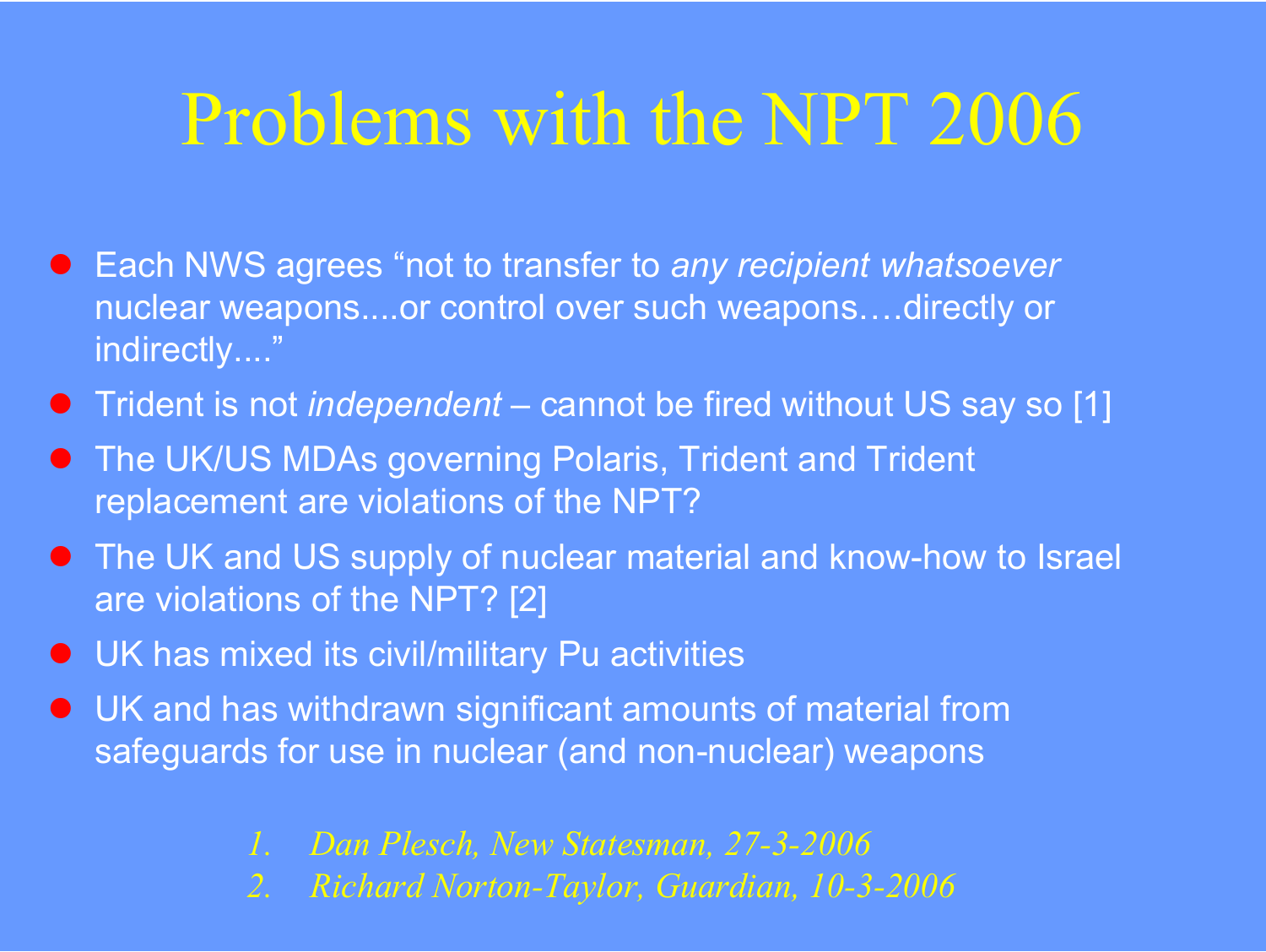## The Problem of North Korea

- **North Korea signed the NPT, developed Pu** reprocessing as part of a civil programme and then withdrew from safeguards as Rotblat forewarned
- $\bullet$  Could the diversion have been detected earlier were details of refuelling, discharge and energy generated made public as part of a Fissile Material Cut of Treaty?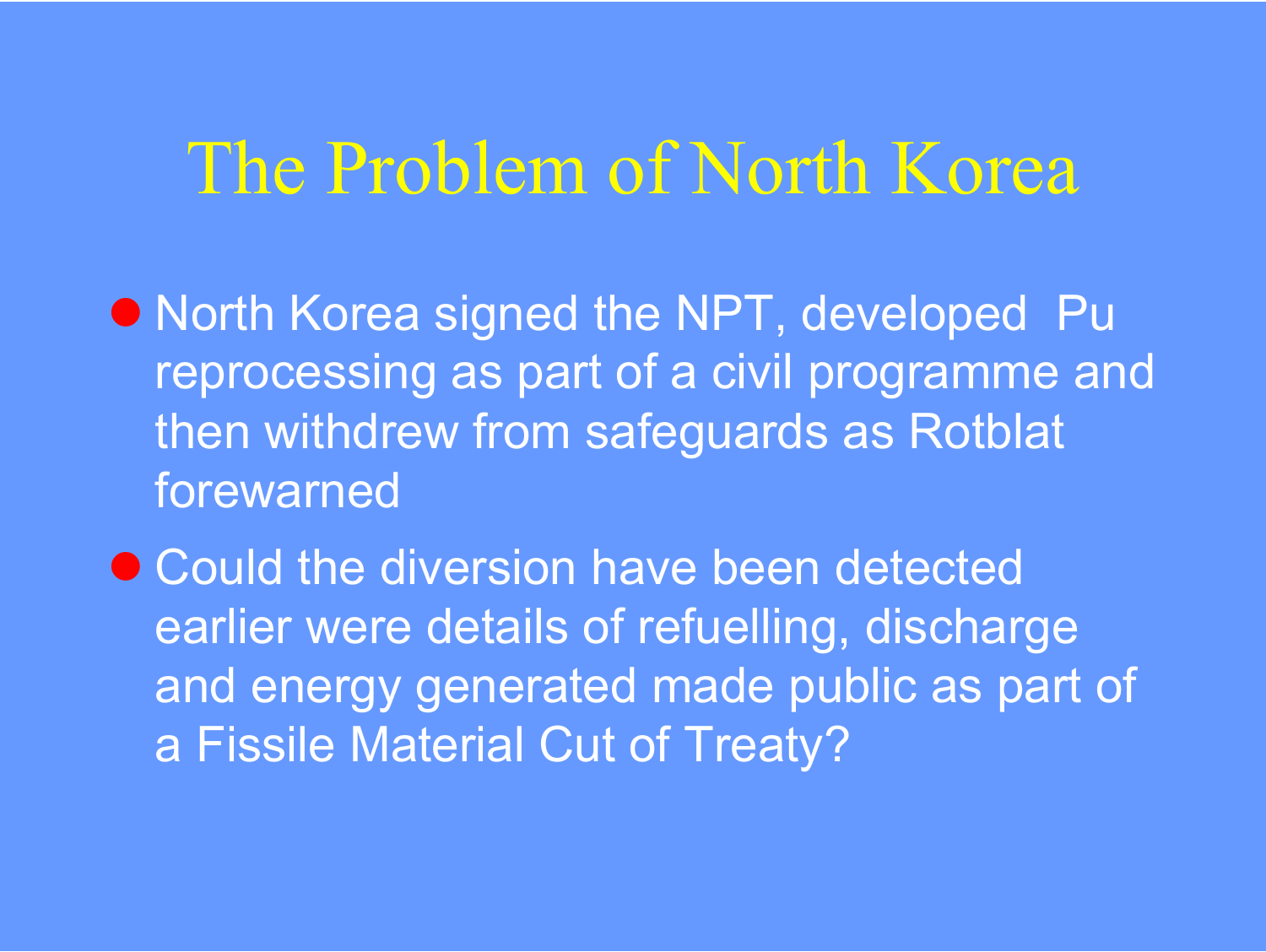# The Problem of Iran

- $\bullet$  Iran has abundant solar and wind resources and is earthquake prone – it is clear Iran has no pressing need for a *civil* nuclear programme in 2006. It has signed the NPT
- **Iran has a near neighbour (Israel) who has nuclear weapons** gained with help from US/UK [1]
- **Iran has a neighbour (Iraq) who has signed the NPT who,** nevertheless, had a nuclear reactor destroyed by Israel, a country that has not signed the NPT.
- **Iraq, who doesn't have nuclear weapons, has been invaded by** the UK and US and the now littered with depleted uranium withdrawn from IAEA safeguards.
- Can the UK hope to persuade Iran to adhere to the NPT?

*1. Richard Norton-Taylor, Guardian, 10-3-06*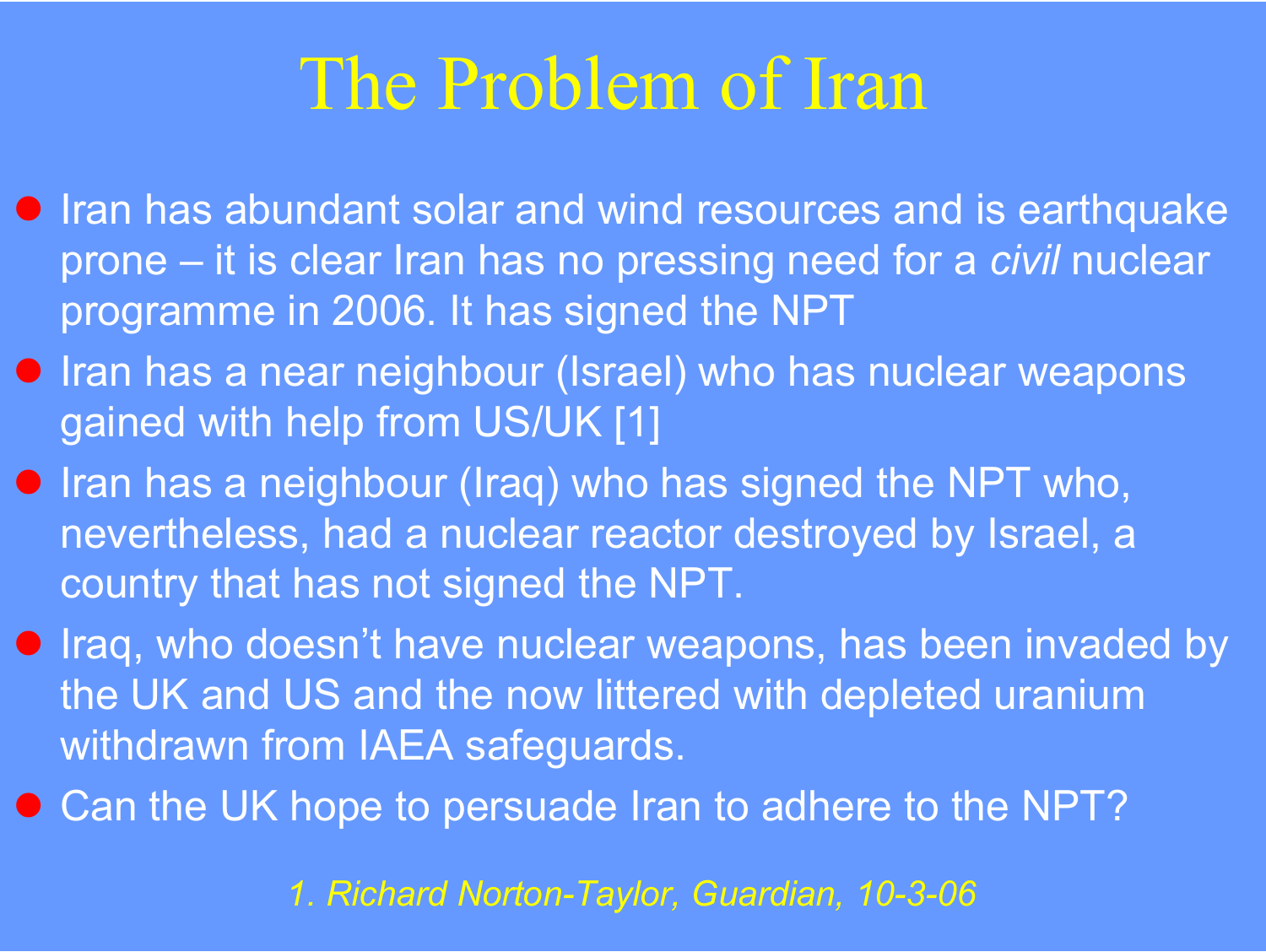# General discussion of the civil/military link

- $\bullet$  Is the military link a reason why the PM has gone for new build?
- 2010 NPT review conference should *add* to article IV "co-operate on promoting all renewable energies"

● Start Rotblat's "World Energy Agency" funded more than IAEA

**• The UK should take a lead in the context of a fissile material** cut off treaty and publish full details related to Pu production in civil and military reactors.

**• The MoD, should clarify how** *control* **of the Trident replacement** will work, explain any links to the decision on new civil nuclear build and its support for R&D

(submarine reactors, fuel, tritium replacement, expertise?) and explain how all these are consistent with the NPT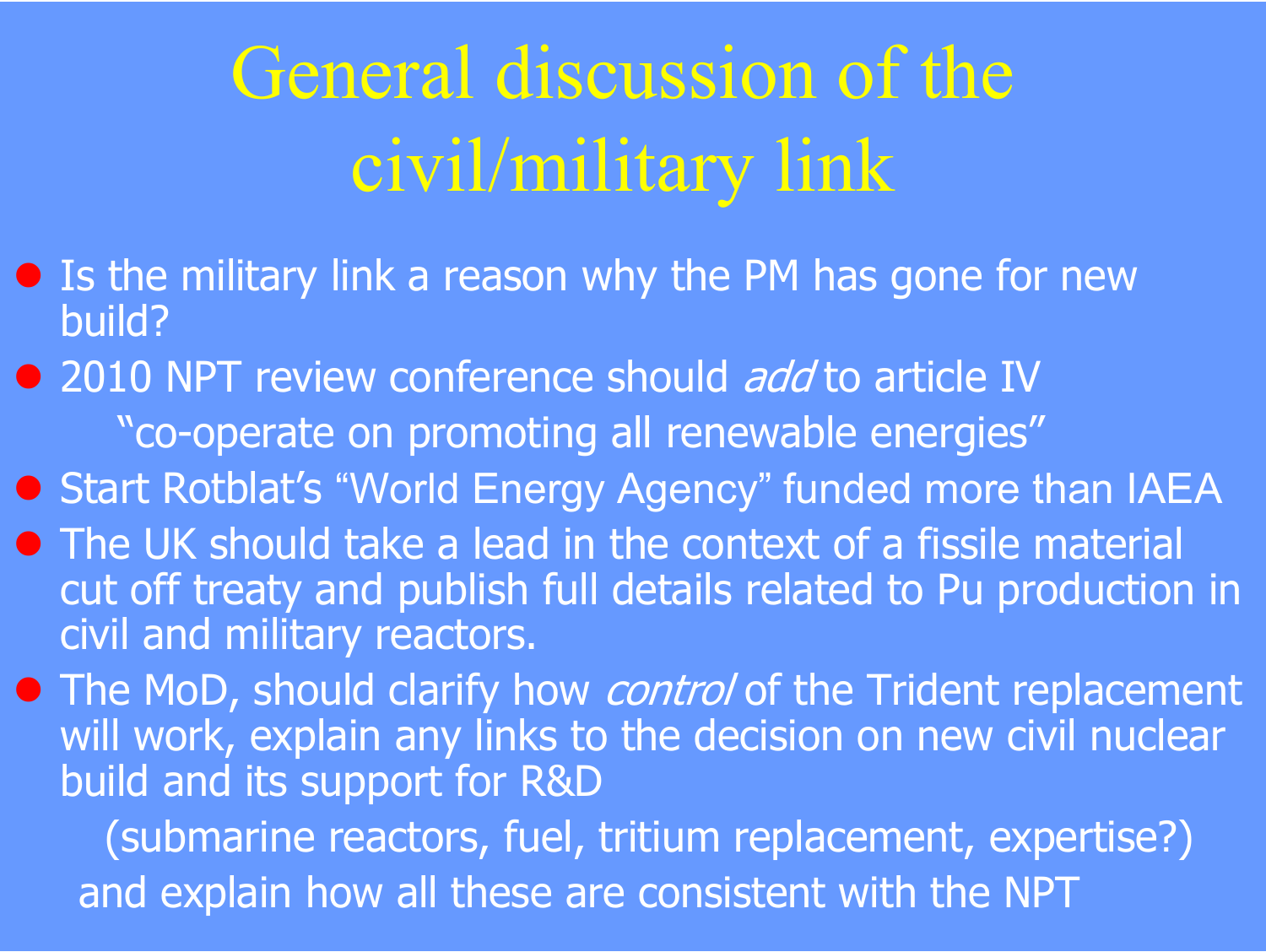# The Three Generations of PV

US\$0.50/W • First Generation US\$0.10/W US\$0.20/W 100 Thermodynamic  $\rightarrow$  Crystalline and polylimit crystalline Si 80  $\sim$  \$3/W $_{\rm p}$ Efficiency,% 60 • Second Generation US\$1,00/W  $\rightarrow$  Thin film cells CdTe, 40  $\mathsf{CulnSe}_2$ Present limit  $\rightarrow$ <15% effic., ~ \$(1-2)/ $W_{\rm p}$ 20 **US\$3,50/W • Third Generation**  $\rightarrow$ III-V cells 100 400 500 O 200 300  $\rightarrow$  (400-1000)x concentration Cost, US\$/m<sup>2</sup> ~30% +, <\$1/W<sub>p</sub>. M.A.Green, "*Photovoltaics for the 21st Century II*", Electrochemical Soc. Proc. Vol. **2001-10**, 1, (2001). Our Target (1000x) Our Present State (400x) Silicon - no concentration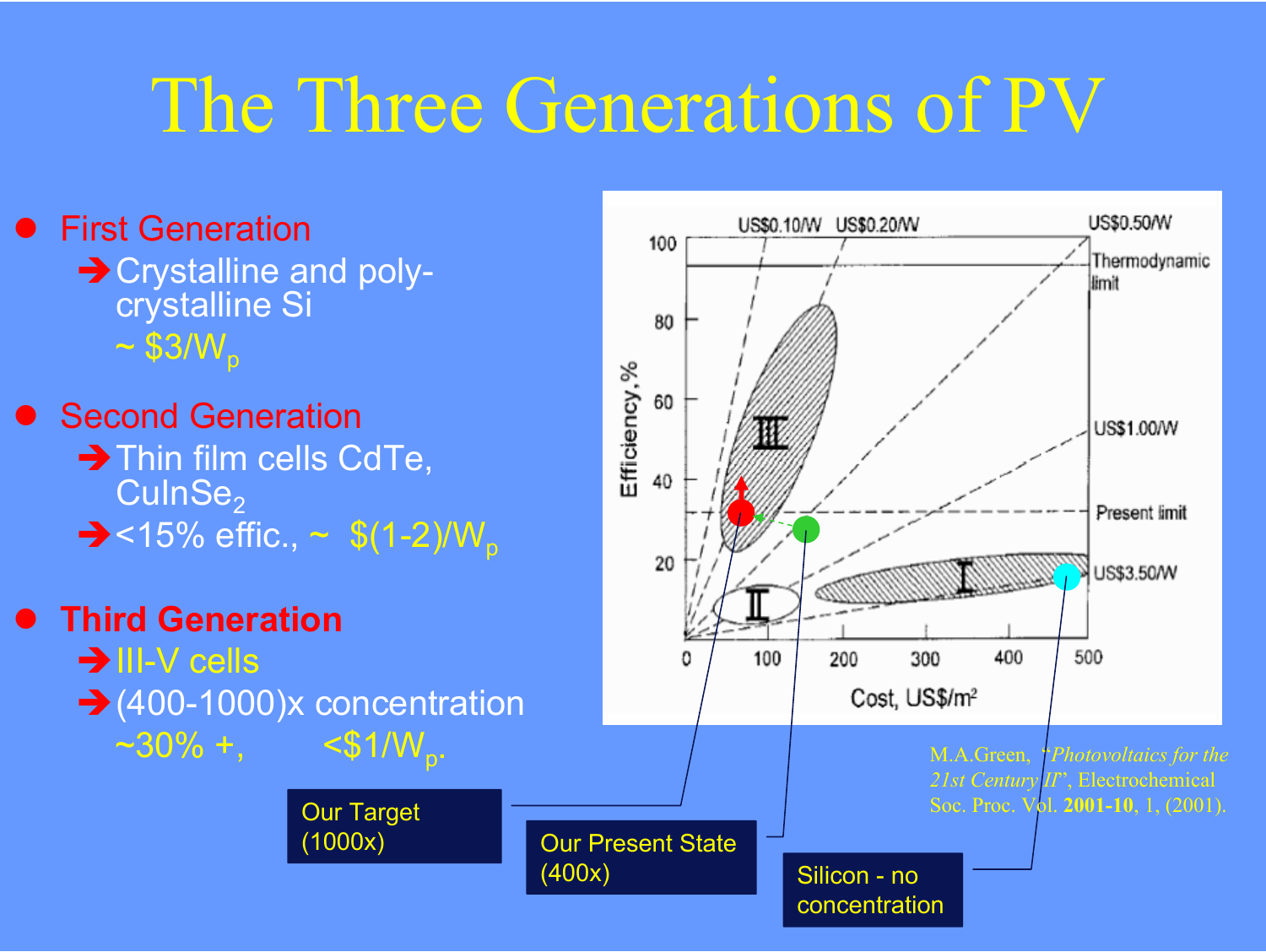## First Generation cells in BIPV



#### Cell Efficiency  $~15%$

http://www.pvsystem.net/ **Shibuya, Japan The First BIPV Building in Japan**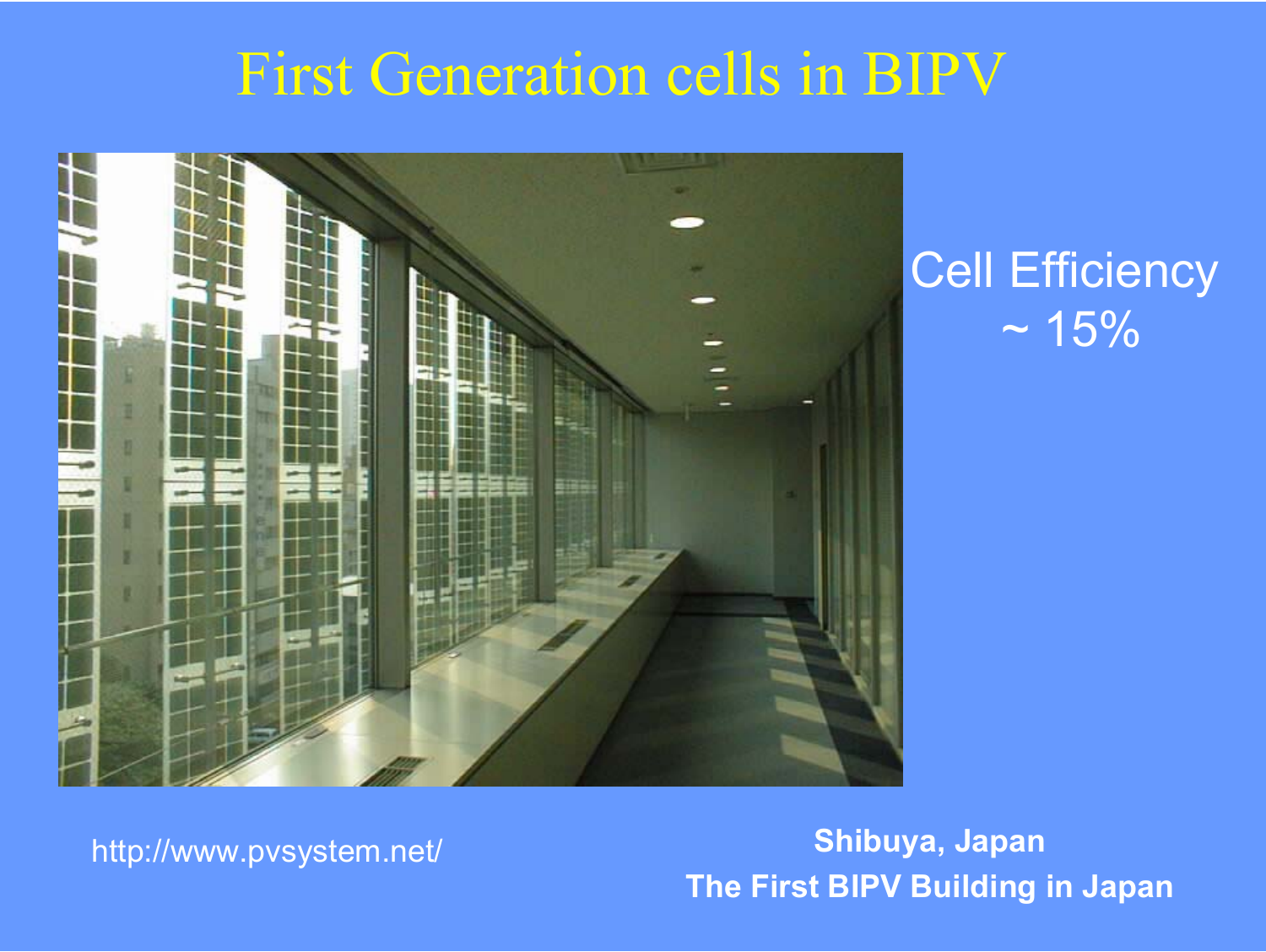## Where, when and why do we use Electricity?

#### Where?

- $\bullet$ ● 63% of electricity in UK used in buildings
- Sunlight on buildings  $\sim$  7x electricity consumption in the buildings
- **14% efficient 2<sup>nd</sup> Generation cells on all** S-facing walls => 3x nuclear contribution

#### When?

● Peak similar throughout year ~2x baseload due to electrical equipment in use during the day

#### Why?

- $\bullet$  Air-conditioning, refrigeration follow the sun.
- **Air-conditioning demand in EU increasing** at **17%** a year

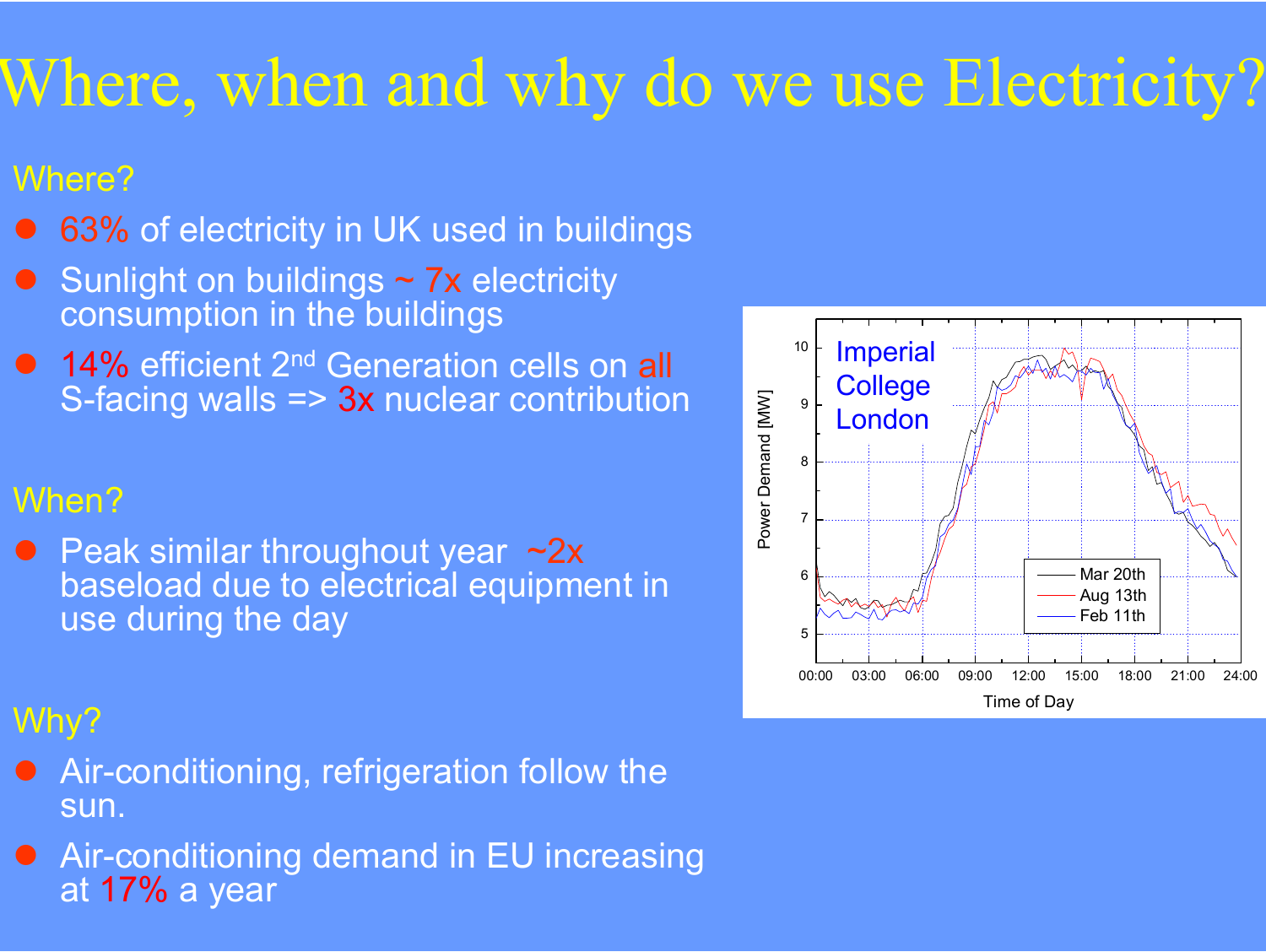## SB-QWSC Efficiency vs. Concentration  $\bullet$  50 well SB-QWSC  $\sim$  2% higher efficiency than p-n control ● 65 well cell should achieve World record at 500x

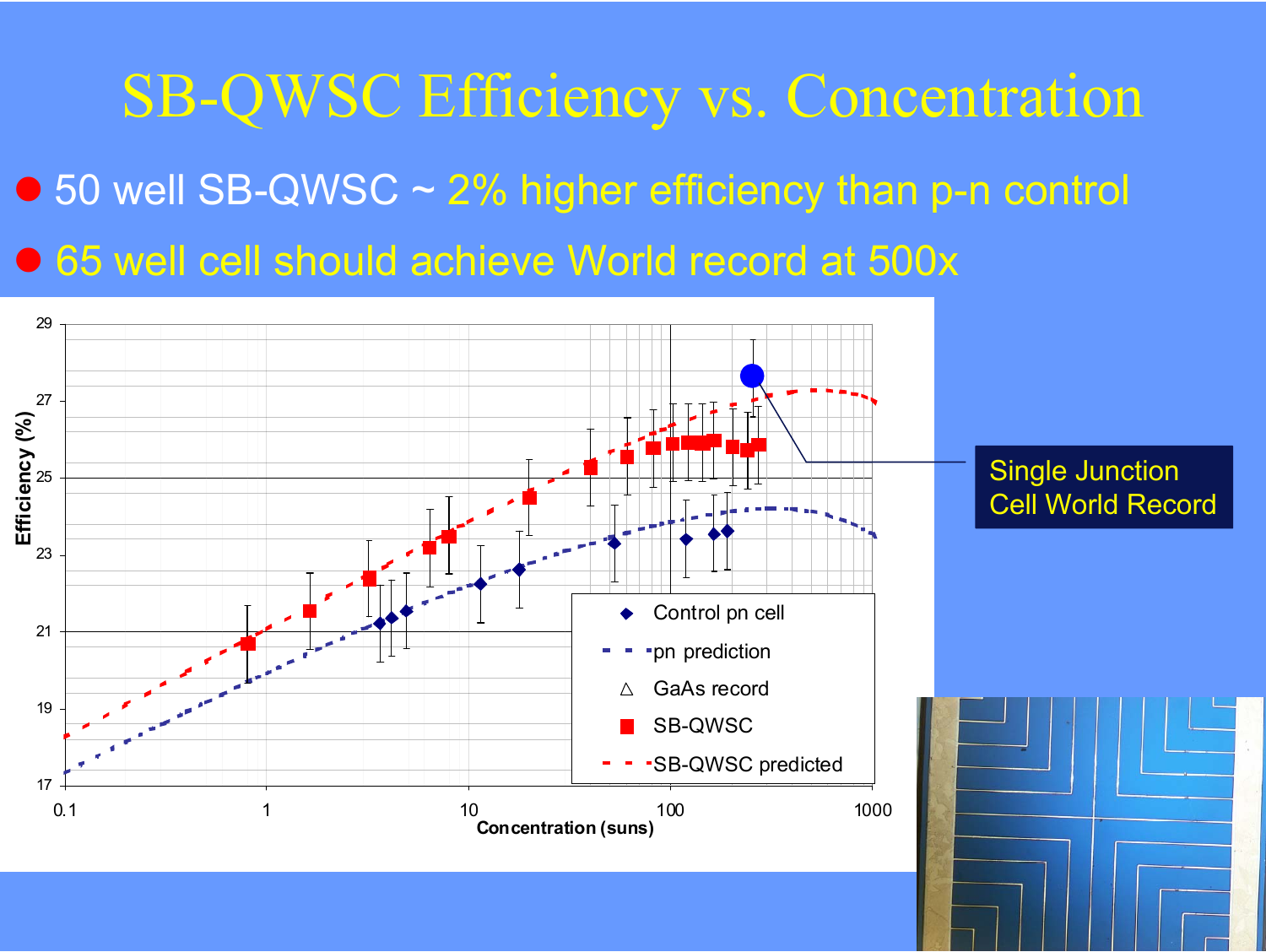## Quantum Dot Concentrator

#### $\bullet$  QDs replace dyes in luminescent concentrators:

- $\rightarrow$  QDs degrade less in sunlight
- $\rightarrow$  core/shell dots high QE
- $\rightarrow$  absorption edge tuned by dot size
- $\rightarrow$  absorption continuous to short  $\lambda$
- $\rightarrow$  red-shift tuned by spread in dot size
- $\rightarrow$  spread fixed by growth conditions



→ secondaries/homogenisers in Smart Windows

*(K.Barnham et al. App. Phys.Lett.,75,4195,(2000))*